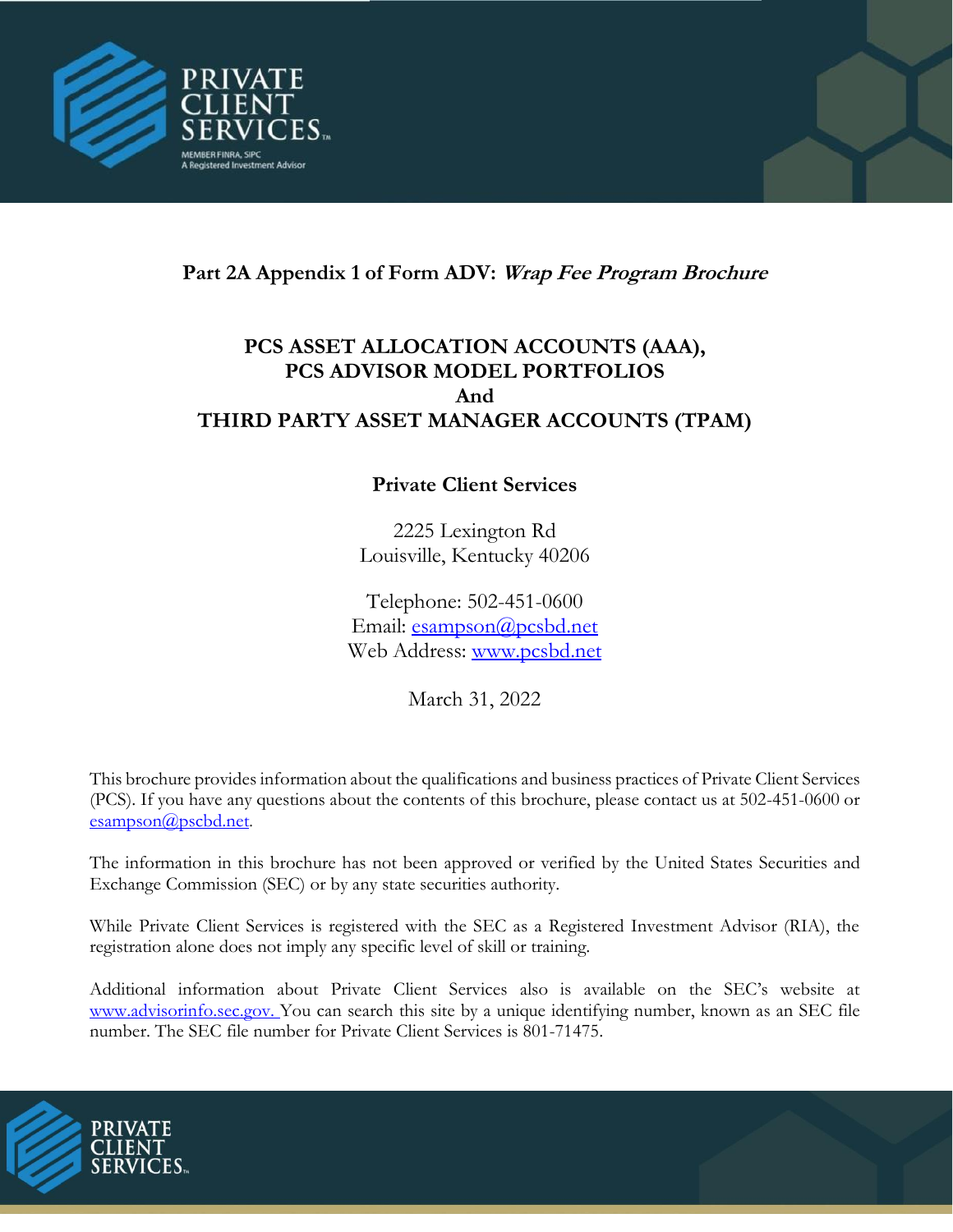# **Item 2 Material Changes**

The SEC requires that an annual update of Form ADV Part 2A identify and discuss material changes that have occurred since the last annual update of this form, which was dated March 31, 2019.

The standard of materiality under the Advisors Act is whether there is a substantial likelihood that a reasonable investor or client would have considered such material changes to be important.

There are no material changes contained in this update.

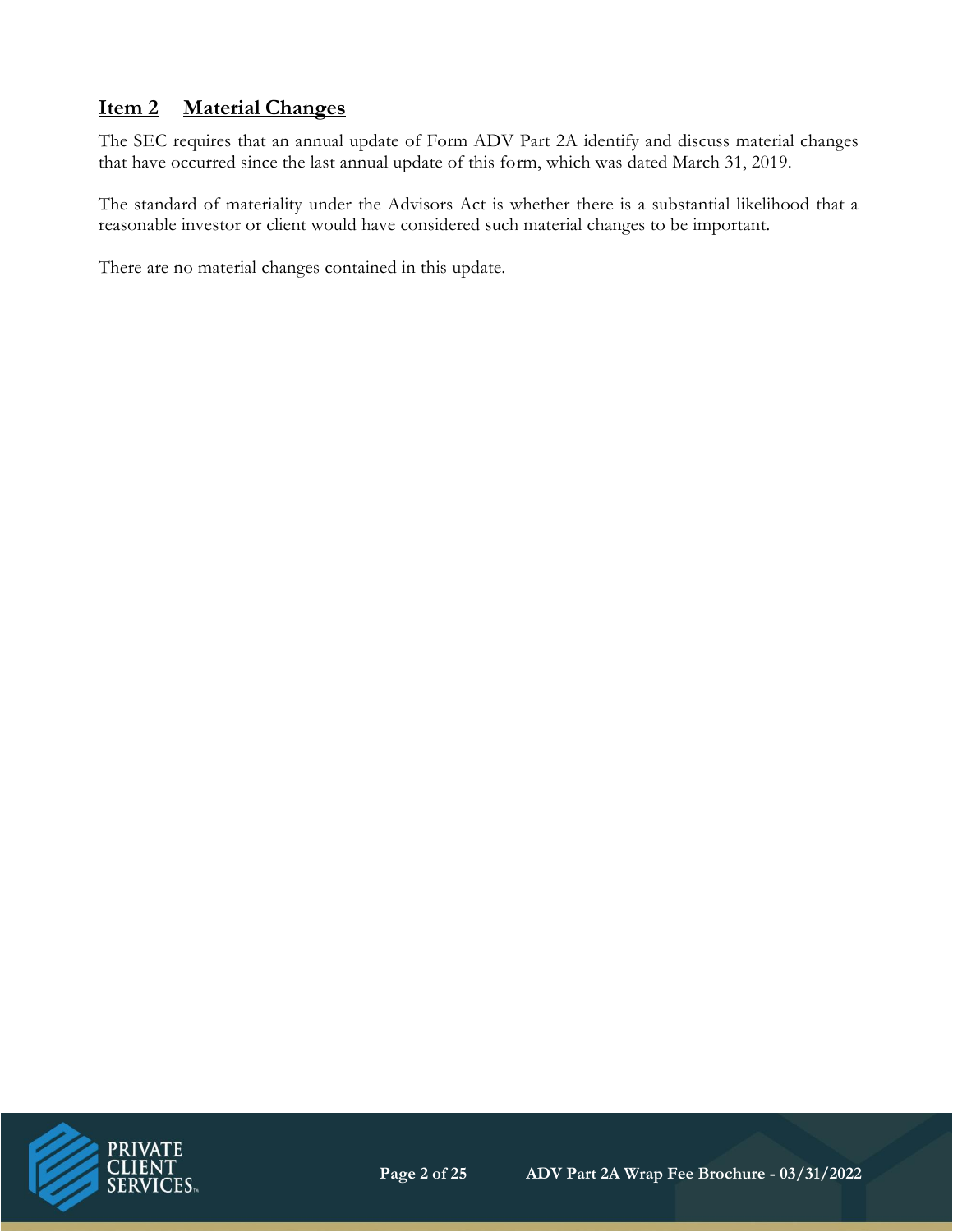# **Item 3 Table of Contents**

| Item   | Topic                                             | Page |
|--------|---------------------------------------------------|------|
| Item 1 | Cover Page                                        |      |
| Item 2 | Material Changes                                  | 2    |
| Item 3 | Table of Contents                                 | 3    |
| Item 4 | Services, Fees and Compensation                   | 4    |
| Item 5 | Account Requirements and Types of Clients         | 13   |
| Item 6 | Portfolio Manager Selection and Evaluation        | 14   |
| Item 7 | Client Information Provided to Portfolio Managers | 19   |
| Item 8 | Client Contact with Portfolio Managers            | 19   |
| Item 9 | Additional Information                            | 19   |

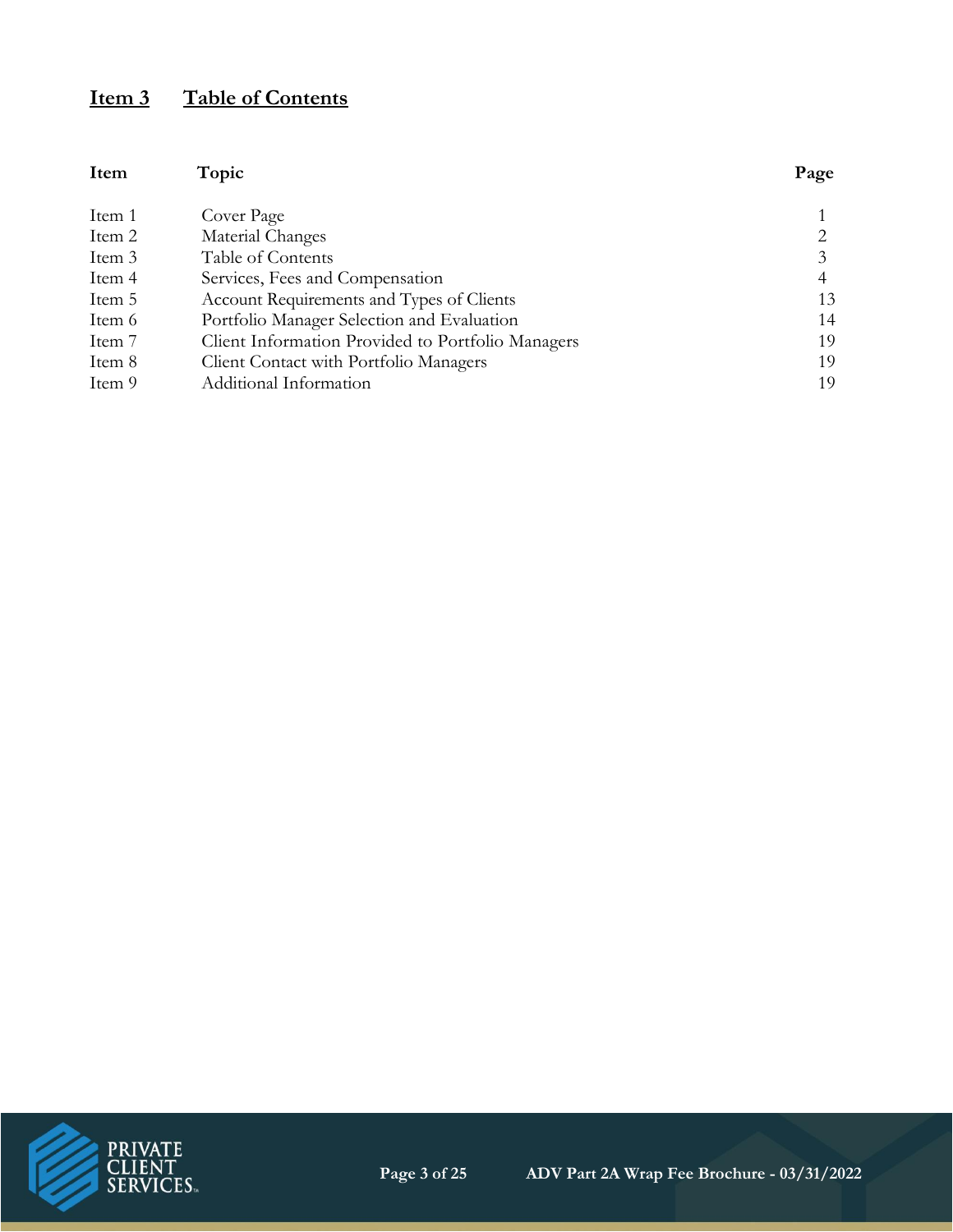# **ITEM 4 SERVICES, FEES AND COMPENSATION**

Private Client Services (PCS) is an SEC-registered investment adviser with its principal place of business located in Louisville, Kentucky. PCS began conducting business in 2001. On December 31, 2021, total assets under management in wrap programs was \$615,084,215 million.

PCS utilizes four distinct and separate program platforms for its fee-based asset allocation accounts. The first is its proprietary Asset Allocation Account (AAA) Program. The second is the use of PCS Advisor Model Portfolios. The third is the use of directly held American Funds F2 Share mutual funds, and the fourth is a Third Party Asset Manager (TPAM) Program, which currently provides client access to five different asset managers with a broad array of asset allocation based models.

The AAA Wrap Program has been in existence since 2010. On December 31, 2021, assets under management in the non-discretionary AAA Program were \$231,726,436.

The Private Wealth Management discretionary program had and \$111,786,984 as of December 31, 2021.

The PCS Advisory Model portfolios had \$14,287,252 in assets under management as of December 31, 2021.

PCS has offered access to TPAM since 2005. On December 31, 2021, assets under management in the TPAM Program were \$232,635,429. There were five different TPAMs in the program at the end of 2021.

PCS has offered American Funds F2 share Mutual Funds effective March 2019. On December 31, 2021 assets under management were \$24,648,114.

#### **Services – Client Financial Discovery and Risk Profiling**

PCS provides a framework for client financial discovery, risk profiling, asset allocation modeling, and suitability and compliance review.

Based on the needs of the individual client, PCS Investment Advisor Representatives ("IARs") provide ongoing advice regarding the investment of client assets. Through a process of discussion and discovery, PCS IARs evaluate and analyze a given client's particular financial goals, resources and constraints. Key determinants include the client's investment objectives, their investment and income time horizons, their risk tolerance, and their anticipated liquidity needs. Our IARs then develop and recommend one or more suitable personal investment strategies to create and manage an investment portfolio that will assist the client in reaching their financial goals. As appropriate, we also discuss and consider a client's prior investment history and experience with various investable asset classes, as well as family composition and background.

Upon completion of the discovery and risk profiling process, the IAR will make a recommendation to manage the client portfolio on one of five different investment platforms that PCS offers to our clients. PCS offers a proprietary PCS Asset Allocation Account (AAA) wrap fee platform, discretionary Private Wealth Management platform, PCS Advisor Model Portfolios platform, Directly held American Funds F2 share portfolios, or a Third Party Asset Manager (TPAM) platform. Descriptions of all five options are detailed below. Given an individual client's circumstances, there may be instances where a combination of platforms might be utilized.

The IAR will also present an appropriate benchmark, either a widely recognized market index or blend of market indices that is representative of the asset classes to be used in the construction of the client portfolio.

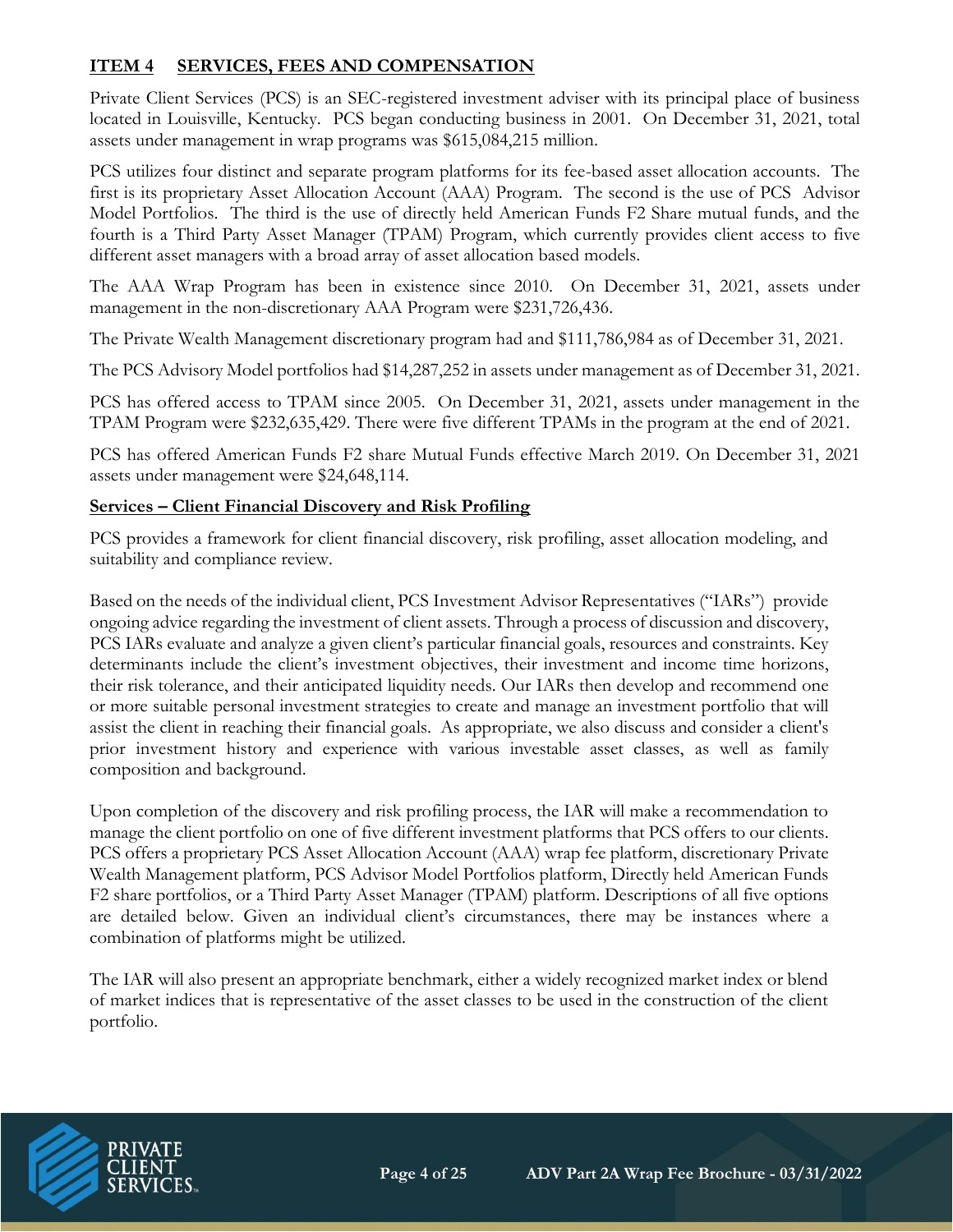PCS IARs may manage accounts on either a discretionary or non-discretionary basis. Client consent for any and all trade recommendations or changes in asset allocation must be obtained prior to the execution of such trades or allocation changes within all non-discretionary accounts. Clients who elect to assign discretionary authority to their IAR are not required to approve individual transactional activity. Discretionary authority will be limited to portfolio management activities and does not include any authority related to disbursement of funds from a client account without express instruction from the client for each money movement (Systematic disbursement with approved request excluded).

PCS Advisor Portfolios are managed on a discretionary basis and timing of changes to a portfolio makeup are made by the PCS Investment Committee.

Clients may impose reasonable restrictions on investing in certain asset classes, certain types of securities, specific industries or economic sectors, or securities issued by specific companies or entities.

Upon client request only, PCS assists in the development and utilization of a formalized Investment Policy Statement (IPS), which summarizes the general investment goals and objectives of a client and describes the strategies that the Advisor should employ to meet these objectives. Specific information on matters such as asset allocation, risk tolerance, and liquidity requirements would also be included in an IPS.

The supervision, monitoring and review processes for client accounts are described below in Item 13.

Our investment recommendations are not limited to any specific product or service offered by a brokerdealer or insurance company and will generally include advice regarding the following securities:

- Exchange-listed securities
- General Equity Securities (Stock)Warrants
- Corporate debt securities (other than commercial paper)
- Certificates of deposit
- Municipal securities
- Variable life insurance
- Variable annuities
- Mutual fund shares
- United States governmental securities
- Options contracts on securities

Because some types of investments involve certain additional degrees of risk, they will only be implemented when a recommendation is consistent with the client's stated investment objectives, tolerance for risk, liquidity and suitability.

# **PCS ASSET ALLOCATION ACCOUNT (AAA)**

The PCS AAA platform is a proprietary wrap fee program consisting of five different asset allocation models, of develop a custom allocation for an account. The model allocations are strategic, providing five distinct fixed target allocations that are optimized across the entire risk and return spectrum. The recommended asset allocation for each of the five allocations provides a fixed target from which

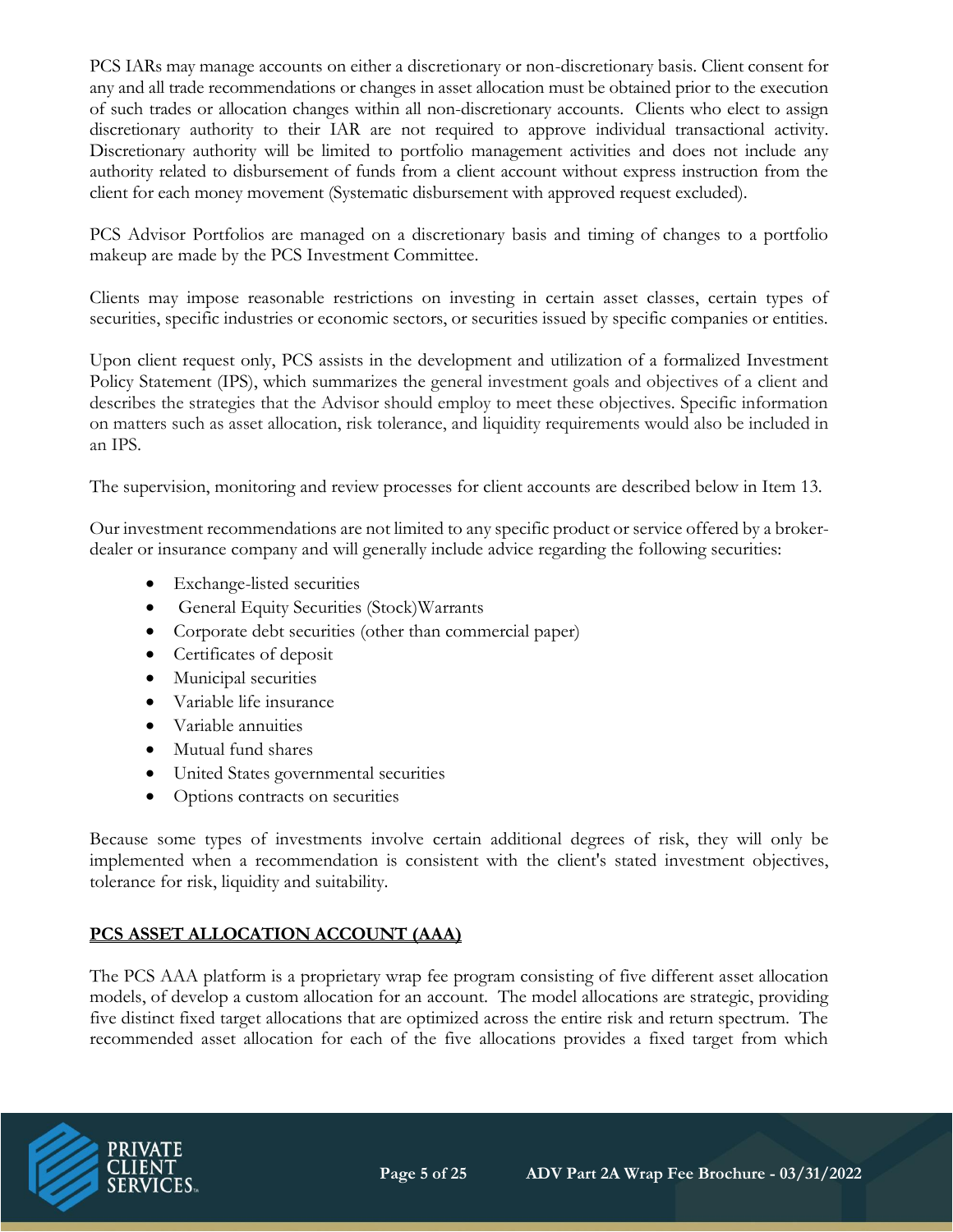portfolio drift and necessary rebalancing can be calculated.

Within the allocation to each asset class, PCS IARs will work with the client to make individual security, mutual fund, exchange traded fund, or other investment vehicle recommendations to complete the construction of a given account. For non-discretionary accounts, because client consent is necessary, the implementation of a given allocation and subsequent trading and rebalancing does not occur without client acknowledgment and acceptance of any recommendations. Clients are under no obligation to take action on any recommendations.

Because each PCS IAR operates independently, individual security selection recommendations will likely result in accounts that have identical asset allocations, but different individual investments within each asset class. This may or may not result in different investment performance between accounts with similar asset allocations.

| <b>Model Name:</b>                                                                  | Description                                                                                                                                                                                                                                                 | Allocation                     |
|-------------------------------------------------------------------------------------|-------------------------------------------------------------------------------------------------------------------------------------------------------------------------------------------------------------------------------------------------------------|--------------------------------|
| Conservative<br>Investment objective: Preservation                                  | For investors who are primarily interested<br>in preserving their investment principal.<br>Investors who choose this model seek low<br>volatility and a low probability of capital<br>loss.                                                                 | 30% Equity<br>70% Fixed Income |
| <b>Moderate-Conservative</b><br>Investment objective: Income and<br>Moderate Growth | For investors who seek moderate capital<br>appreciation. Investors who choose this<br>model are comfortable with only limited<br>swings in the annual returns earned on their<br>portfolios                                                                 | 50% Equity<br>50% Fixed Income |
| Moderate<br>Investment objective: Balanced growth                                   | For investors who seek higher potential<br>growth with relatively stable capital<br>appreciation. Investors who choose this<br>model feel that maximizing returns is<br>equally important to minimizing risk.                                               | 60% Equity<br>40% Fixed Income |
| Moderate-Aggressive<br>Investment objective: Capital growth                         | For investors who seek high potential<br>growth. Investors who choose this model<br>are willing to accept an above-average risk<br>in exchange for greater potential gains.                                                                                 | 80% Equity<br>20% Fixed Income |
| Aggressive<br>Investment objective: Aggressive growth                               | For investors who want to build significant<br>wealth over time, and are willing to accept<br>greater risk to do so. Investors who choose<br>this model will tolerate large market<br>fluctuations in value in exchange for<br>potentially greater returns. | 100% Equity                    |

# **PCS AAA Model Allocations**

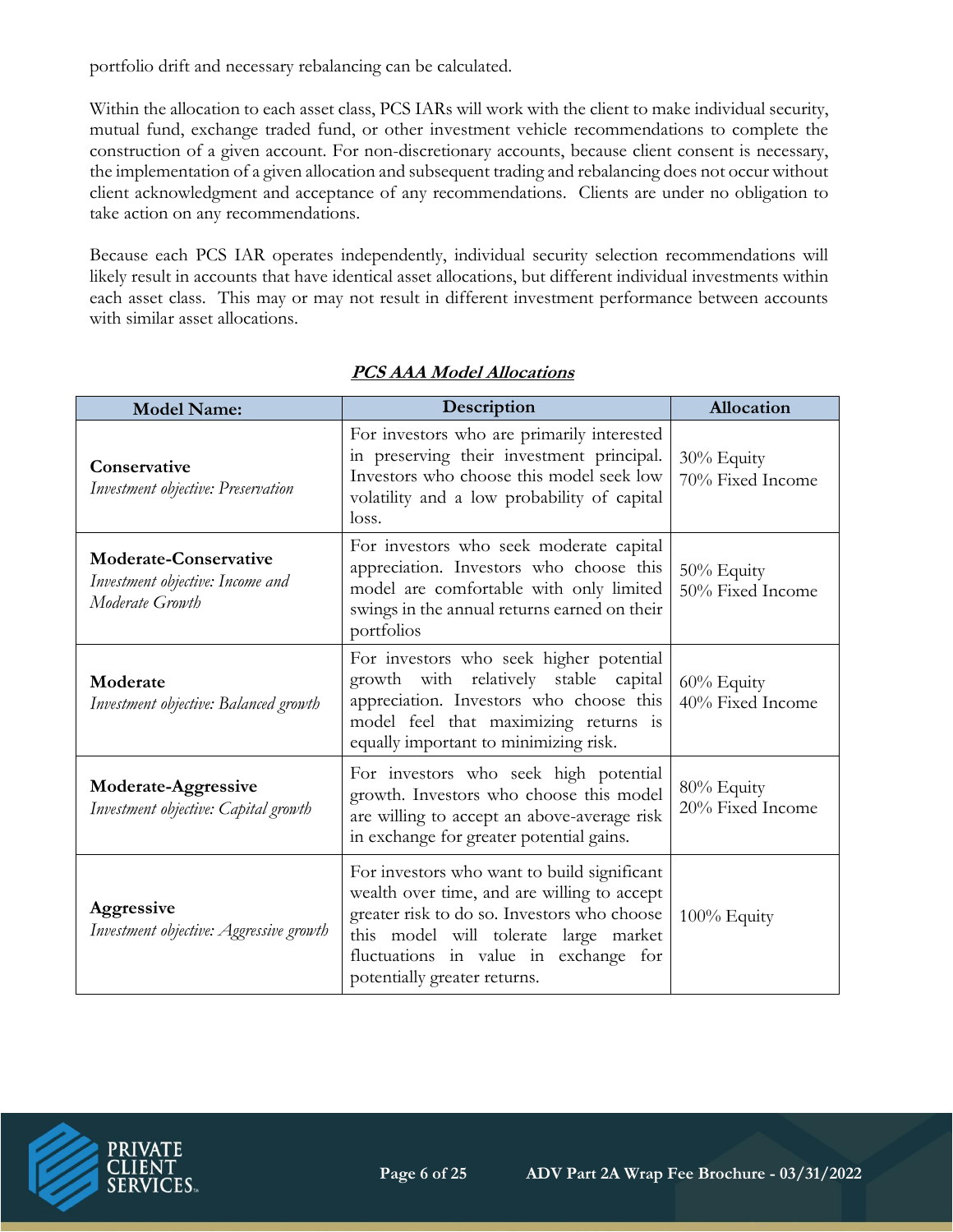### **PCS WEALTH MANAGEMENT**

The PCS Wealth Management (PWM) platform is a proprietary wrap fee discretionary program that allows clients to permission their IAR to make investment decisions on their behalf in order to design investment strategies that align with the client risk tolerance and investment goals and objectives. Models are created and driven by the assigned IAR. Discretion is limited to the investment selection within the account and does not include discretion related to money movement into or from the client account.

The PCS Wealth Management platform has specific guidelines and restrictions related to the type of investments that may be utilized within the client account, as well as oversight procedures to monitor activity and evaluate performance within the account.

Because each account is customized for each client, individual security selection recommendations will result in different individual investments within each account. This may or may not result in different investment performance between accounts with similar asset allocations.

# **PCS ADVISOR MODEL PORTFOLIOS**

The PCS Advisor Portfolio platform is a wrap fee program consisting of 8 qualified and 8 non-qualified models. The portfolios are strategic, providing solutions across five distinct risk bands with fixed target allocations that are optimized across the entire risk and return spectrum. The asset allocation for each of the portfolios provides a fixed target from which portfolio drift and rebalancing is calculated.

Within each portfolio, the PCS Investment Committee will implement portfolio changes disseminated by the firm's Outsourced Chief Investment Officer (Fiducient Advisors) to complete the construction and ongoing management of a given portfolio. The PCS Investment Committee will evaluate recommended changes to portfolios provided by Fiducient but may or may not accept all changes.

The PCS Investment Committee is made up of members representing Research, Marketing, Compliance, Operations, and Executive Management.

# **AMERICAN FUNDS DISTRIBUTORS, INC. F2 SHARE DIRECTLY HELD FUNDS**

Private Client Services has the ability to actively manage advisory accounts directly held through American Funds Distributors, Inc. (American Funds) in share classes that do not have an up-front or contingent deferred sales charge. Class F-2 shares are designed for investors who choose to compensate their financial professional based on the total assets in their portfolio, rather than commissions or sales charges. This arrangement is often called an "asset-based" or "fee-based" program. Class F-2 shares do not carry a 12b-1 "trailing commission". Fund expenses will vary with each investment selection depending on multiple factors as outlined in the fund prospectus. Please note that Class F-2 shares are not available for purchase in certain employer-sponsored retirement plans, unless they are part of a qualifying fee-based program.

American Funds F-2 funds are managed by advisors on either a discretionary or non-discretionary basis based on the agreement in place with the client, and according to the client's individual needs, goals and objectives. The advisory fee charged for these accounts is 0.50% flat rate annually. These fees are

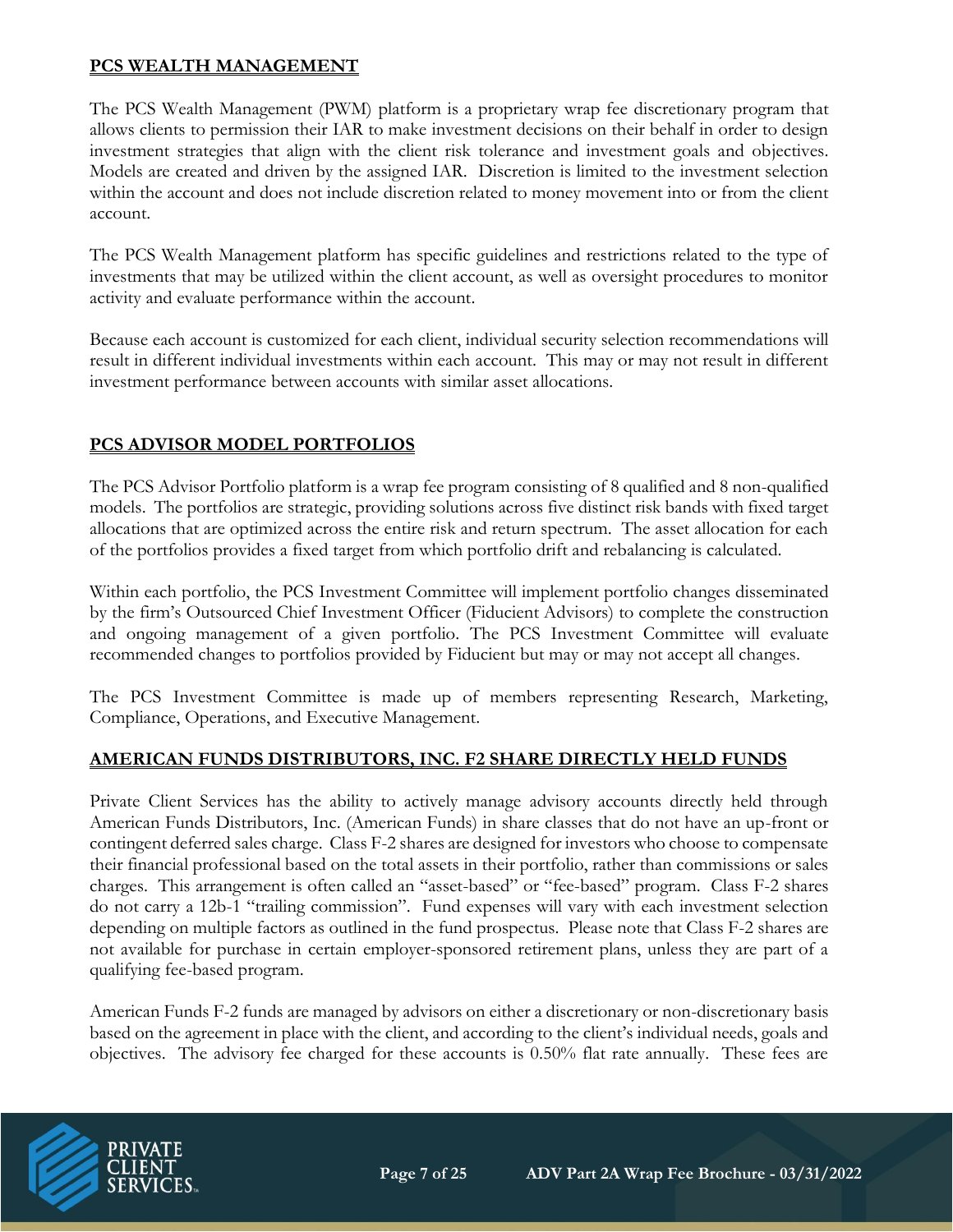calculated and debited by American Funds quarterly in arrears based on an average daily balance of the account(s). The fees for these accounts are non-negotiable. The accounts are subject to a \$10 setup fee and \$10 annual fee, but not subject to any additional trading related fees through the American Funds platform. The client must acknowledge and agree to allow American Funds to liquidate shares of the funds held in order to cover any applicable advisory or account service fees.

# **THIRD PARTY ASSET MANAGERS (TPAM)**

PCS has engaged in agreements with several unaffiliated asset managers, known as TPAMs (Third Party Asset Manager). TPAMs offer clients of PCS additional services, investment flexibility, and access to institutional and alternative asset managers. Such access has historically been available only to large institutions, high net worth individuals and accredited investors.

PCS has established a due diligence process to investigate various aspects of each TPAM, including evaluation and analysis of historical investment performance, portfolio manager biographies and backgrounds, trading and operations policies, compliance, code of ethics and overall business enterprise risk, and may also be reviewed by the firm's OCIO, Fiducient Advisors.

The client financial discovery and risk profiling process is similar to the process employed for PCS AAA clients but customized by the TPAM to suit the array of available investment alternatives that a given TPAM may offer. Upon completion of the discovery and TPAM risk profiling processes, PCS IARs will make a recommendation to the client as to which TPAM offers a suitable platform and selection of potential portfolios to meet client objectives. Factors considered in making this determination include account size, risk tolerance, the investment philosophy of the selected TPAM, the suitability of the products offered by the TPAM, and the opinion of the client. Clients should refer to the selected TPAM's Firm Brochure or other disclosure documents for a full description of the services offered by each firm.

PCS provides supervisory support and periodic compliance testing to ascertain that client accounts remain appropriate for the TPAM asset allocation model. PCS IARs also conduct periodic account reviews designed to capture any changes in client circumstances and IARs will then work with the client to adjust investment strategies as necessary to reflect identified changes.

# *Monitoring of Investment Performance:*

We monitor client investments and the performance of their portfolios on a periodic basis, based on the procedures and timing intervals delineated in the supervisory procedures of Private Client Services. Investment performance is reported to the client at least quarterly, and a suitability review of investment objectives, risk tolerances and the selected benchmark occurs, (unless specifically denied by the client) at least once annually. IAR's may make recommended changes to a client's investment allocation/portfolio as changes in situation and/or client objective or risk tolerance are identified.

#### *Employee Communications:*

For pension, profit sharing and 401(k) plan clients with individual plan participants exercising control over assets in their own account (''self-directed plans''), we may also provide educational support and investment workshops designed for the plan participants. The nature of the topics to be covered will

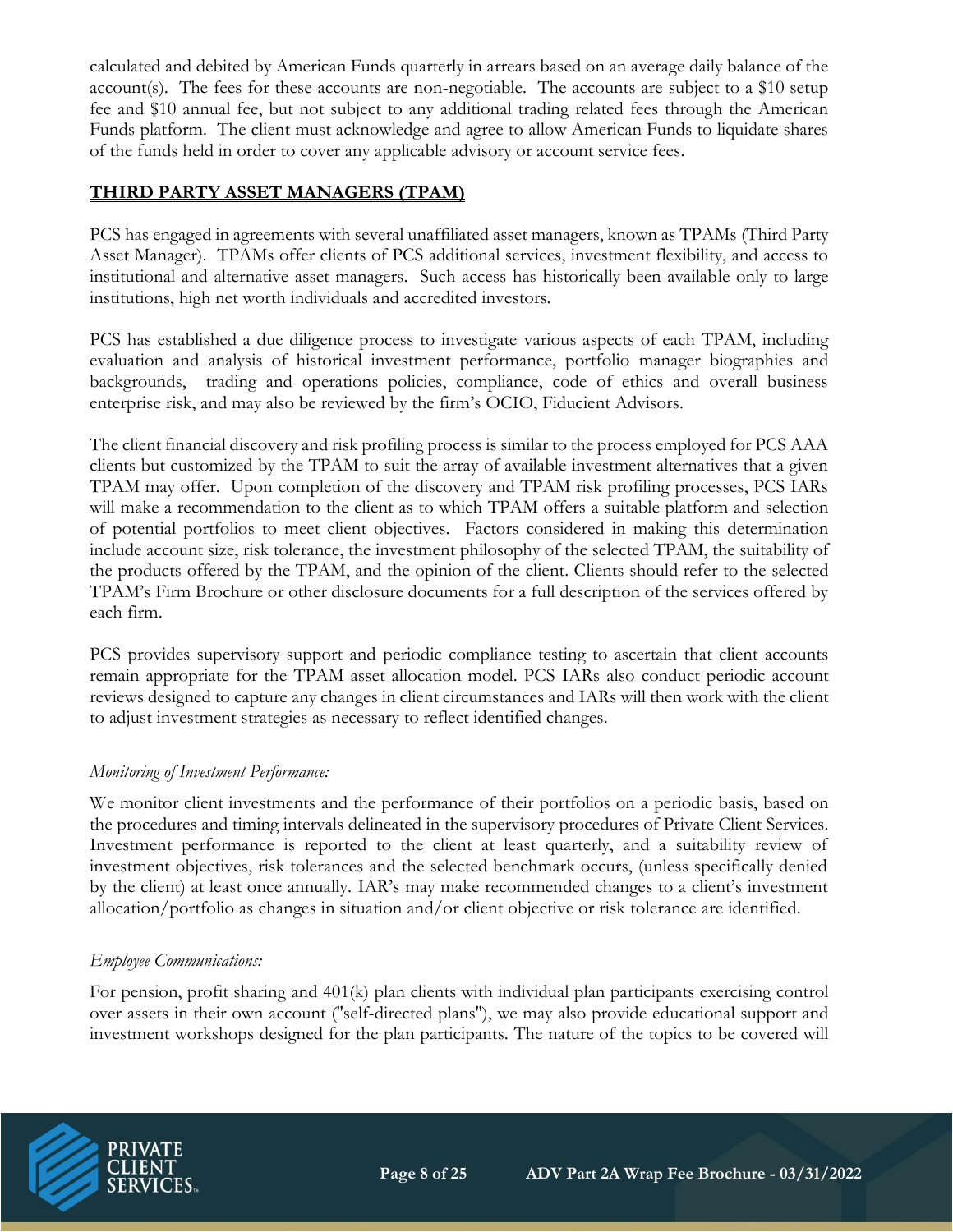be determined by us and the client under the guidelines established in ERISA Section 404(c). The educational support and investment workshops will NOT provide plan participants with individualized, tailored investment advice or individualized, tailored asset allocation recommendations.

# **PCS Asset Allocation Account (AAA), Private Wealth Management (PWM), and PCS Advisor Model Portfolio Fees:**

The annualized fee for AAA, PWM and PCS Advisor Model Portfolios is charged as a percentage of assets under management, according to the following blended fee schedule:

| <b>Total Account Market Value</b> | Maximum Annual Fee |
|-----------------------------------|--------------------|
| $$50,000 - $249,999$              | $2.00\%$           |
| $$250,000 - $499,999$             | $1.75\%$           |
| $$500,000 - $999,999$             | $1.50\%$           |
| Over \$1,000,000                  | $1.25\%$           |

Accounts custodied through Pershing, LLC, fees are billed quarterly, in advance, at the beginning of each calendar quarter based upon the total market value of the client's account at the end of the previous quarter. Fees will be calculated by Pershing LLC and debited from the account in accordance with the client authorization in the Client Services Agreement. A minimum annual account charge of \$80 applies, regardless of account size, which may, in certain instances, result in the aggregate client fee exceeding  $2\%$ .

PWM and PCS Advisor Model Portfolio accounts billed through Orion and held through Pershing LLC, Charles Schwab, TD Ameritrade, and/or Pershing Advisor Solutions, have fees billed monthly, in arrears, based upon the average daily balance of the month. Fees are debited from the account in accordance with the client authorization in the Client Services Agreement. A minimum annual fee of \$250.00 will apply to all discretionary accounts, which may, in certain instances, result in the aggregate client fee exceeding 2%. Should the advisory agreement be terminated by either the client or by PCS, a pro rata fee is charged to the client based on the number of days left in the billing period.

A minimum of \$50,000 of assets under management is required for this service. This minimum account size may be negotiable under certain circumstances. Private Client Services may group certain related client accounts for the purposes of achieving the minimum account size and determining the annualized fee. The firm reserves the right to waive the account minimum.

**Limited Negotiability of Advisory Fees**: Although Private Client Services has established the aforementioned maximum fee schedule(s), we retain the discretion to negotiate alternative fees on a client-by-client basis. Client facts, circumstances and needs are considered in determining the fee schedule. These include the complexity of the client, assets to be placed under management, anticipated future additional assets, related accounts, portfolio style, account composition, and reporting needs among other factors. The specific annual fee schedule is identified in the contract between the Advisor and each client.

Discounts may be offered to family members and friends of associated persons of our firm as stated in the contract between the advisor and each client.

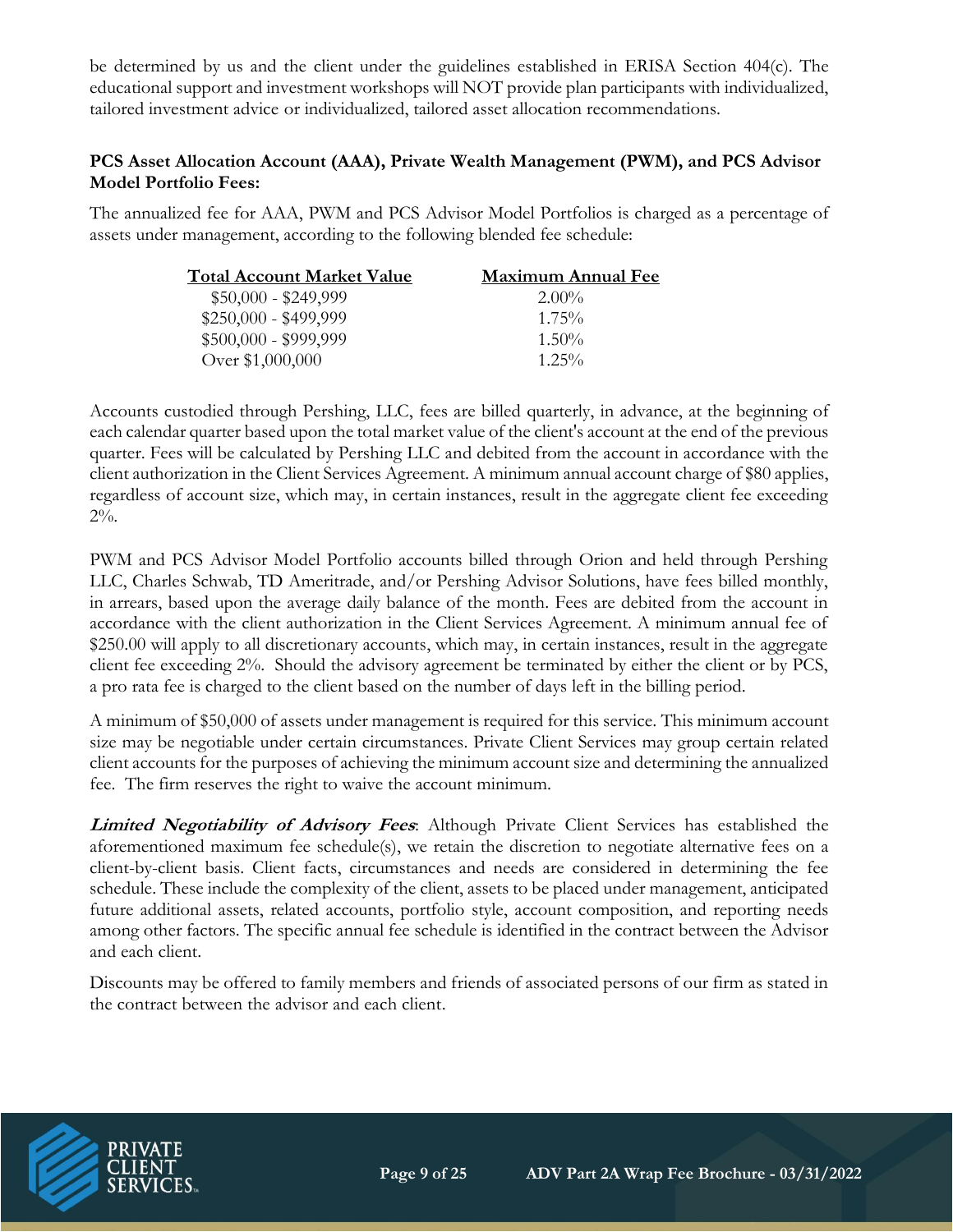### **American Funds F2 Shares Directly Held Program Fees:**

The advisory fee charged for the management of the American Funds F2 share directly held Program is a flat 0.50% annual advisory fee.

# **Third Party Asset Manager (TPAM) Fees**

Clients participating in TPAM managed account programs may be charged various program fees in addition to the advisory fee charged by our firm. In a wrap fee arrangement, clients pay a single fee for advisory, brokerage and custodial services. Client's portfolio transactions may be executed without commission charge in a wrap fee arrangement. In evaluating such an arrangement, the client should also consider that, depending upon the level of the wrap fee charged by the broker-dealer, the amount of portfolio activity in the client's account, and other factors, the wrap fee may or may not exceed the aggregate cost of such services if they were to be provided separately. We will review with clients any separate program fees that may be charged to clients.

We do not enter into an advisory agreement with any client nor do we charge a fee to any client for referrals to third party asset manager. Our fees for such referrals are paid by the referred TPAM who shares with our firm a percentage of the fees received from the client. Client advisory fees are not increased in any way as a result of our referral of any clients to a TPAM. Clients should refer to the TPAM's disclosure document for information regarding its fees, billing practices, minimum required investments and termination of advisory agreements.

# **FINANCIAL PLANNING FEES**

Private Client Services' Financial Planning fee is determined based on the nature of the services being provided and the complexity of each client's circumstances. All fees are agreed upon prior to entering into an engagement agreement with any client.

Our Financial Planning fees may be calculated and charged on an hourly basis, ranging from \$100 to \$500 per hour. Although the length of time it will take to provide a Financial Plan will depend on each client's personal situation, we will provide an estimate for the total hours at the start of the advisory relationship.

Our Financial Planning fees may be calculated and charged on a fixed fee basis, typically ranging from \$250 to \$25,000, depending on the complexity and specific arrangement reached with the client.

The minimum retainer upon completion of our initial fact-finding session with the client is 50% of the agreed upon planning fee. The balance is due upon completion and delivery of the plan, or a client may be on a quarterly billing cycle if agreed upon at the beginning of the engagement.

The client may be billed quarterly in arrears based on actual hours accrued or as 1/4 of a yearly flat rate as per the engagement agreement.

PCS has a conflict of interest regarding financial planning and consulting services. Implementation of the recommendations made through financial planning or consulting services through PCS, acting either in its capacity as an RIA or Broker/Dealer, will result in additional costs to the client. Financial planning clients are under no obligation to utilize PCS to implement recommendations made during the financial planning process.

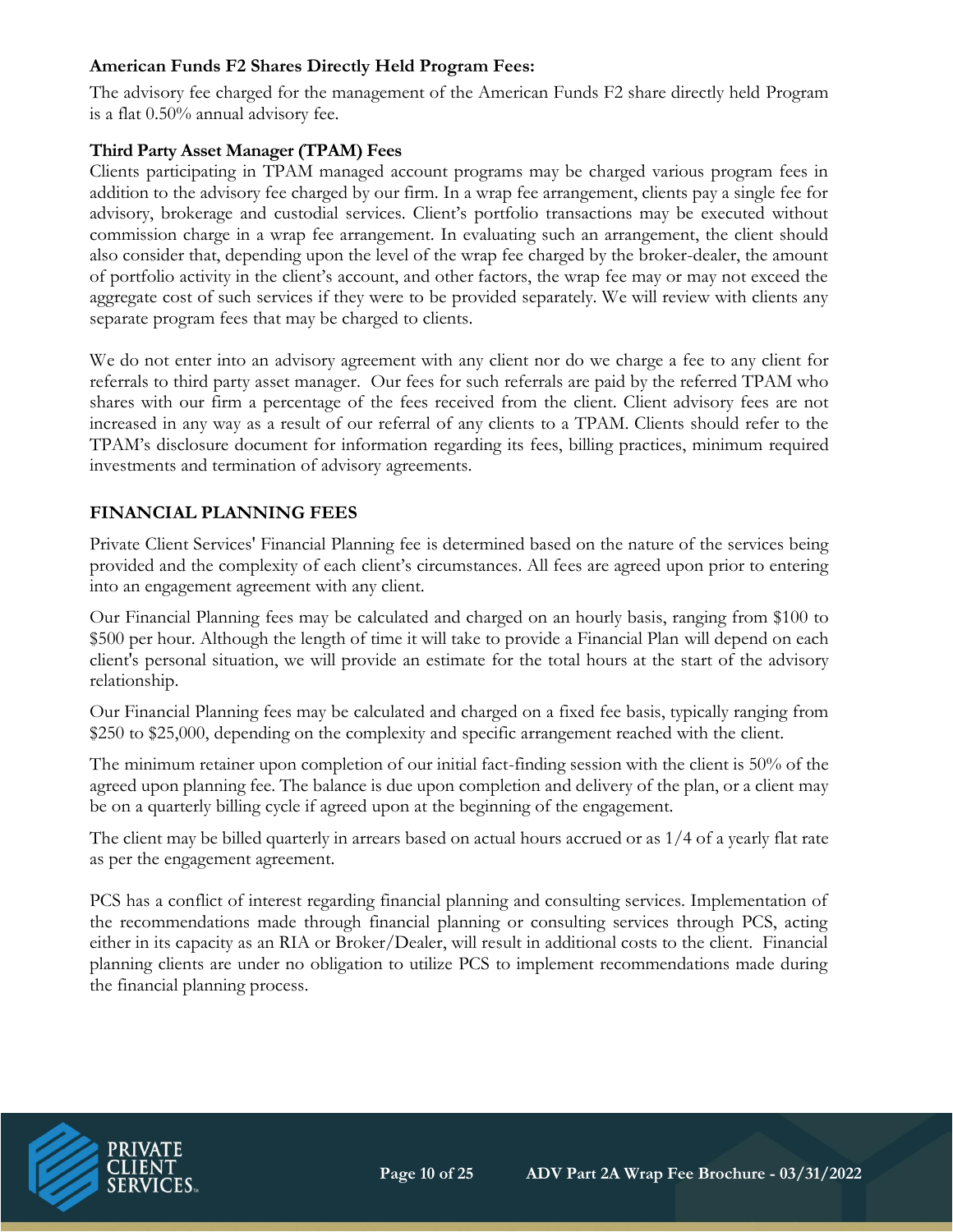# **CONSULTING SERVICES FEES**

Private Client Services' Consulting Services fee is determined based on the nature of the services being provided and the complexity of each client's circumstances. All fees are agreed upon prior to entering into a contract with any client.

Our Consulting Services fees may be calculated and charged on an hourly basis, ranging from \$100 to \$500 per hour. An estimate for the total hours is determined at the start of the advisory relationship.

Our Consulting Services may be calculated and charged on a fixed fee basis, typically ranging from \$250 to \$5,000 subject to the specific arrangement reached with the client.

Some Consulting Services may be offered to clients on a subscription basis utilizing either an online or system-based platform where the fee for service is collected on a recurring basis. The fees for these services will differ depending on the subscription selected by the client.

#### **GENERAL INFORMATION**

#### **Termination of the Advisory Relationship**:

An Investment Management Agreement may be canceled at any time, by either party, for any reason upon receipt of 30 days written notice. As disclosed above, certain fees are paid in advance of services provided. Upon termination of any account, any prepaid, unearned fees will be refunded. Where accounts are billed in arrears, a pro rata charge will occur according to the number of days remaining in the billing period.

#### **Mutual Fund or ETF Fees**:

All fees paid to Private Client Services for investment advisory services are separate and distinct from the fees and expenses charged by mutual funds and/or ETFs to their shareholders. Product provider fees and expenses are described in each fund's prospectus. These fees may include a management fee, fund administrative expenses, and a possible distribution fee. If the fund also imposes sales charges, a client may pay an initial sales charge.

There are generally various share classes of mutual funds available for purchase by a client. Each share class has varying fee schedules which may include either an up-front fee, contingent deferred sales charge (CDSC), and/or 12b-1 trail commission. PCS Advisors strive to recommend the lowest cost share class available when making recommendations for portfolio design. There may be situations where the lowest cost option is not available. PCS does not allow the purchase of a C-Share mutual fund inside an advisory account. C-Share funds have a contingent deferred sales charge as well as higher internal expenses than other share class funds. Additionally, any client account that is subject to a mutual fund that pays out a 12b-1 (trail) fee paid to Private Client Services will receive a return of the 12b-1 fee into the client account.

A client could invest in a mutual fund directly, without our services. In that case, the client would not receive the services provided by our firm, which are designed, among other things, to assist the client in determining which mutual fund or funds are most appropriate to each client's financial condition and objectives. Accordingly, the client should review both the fees charged by the funds and our fees to fully understand the total amount of fees to be paid by the client and to thereby evaluate the advisory services being provided.

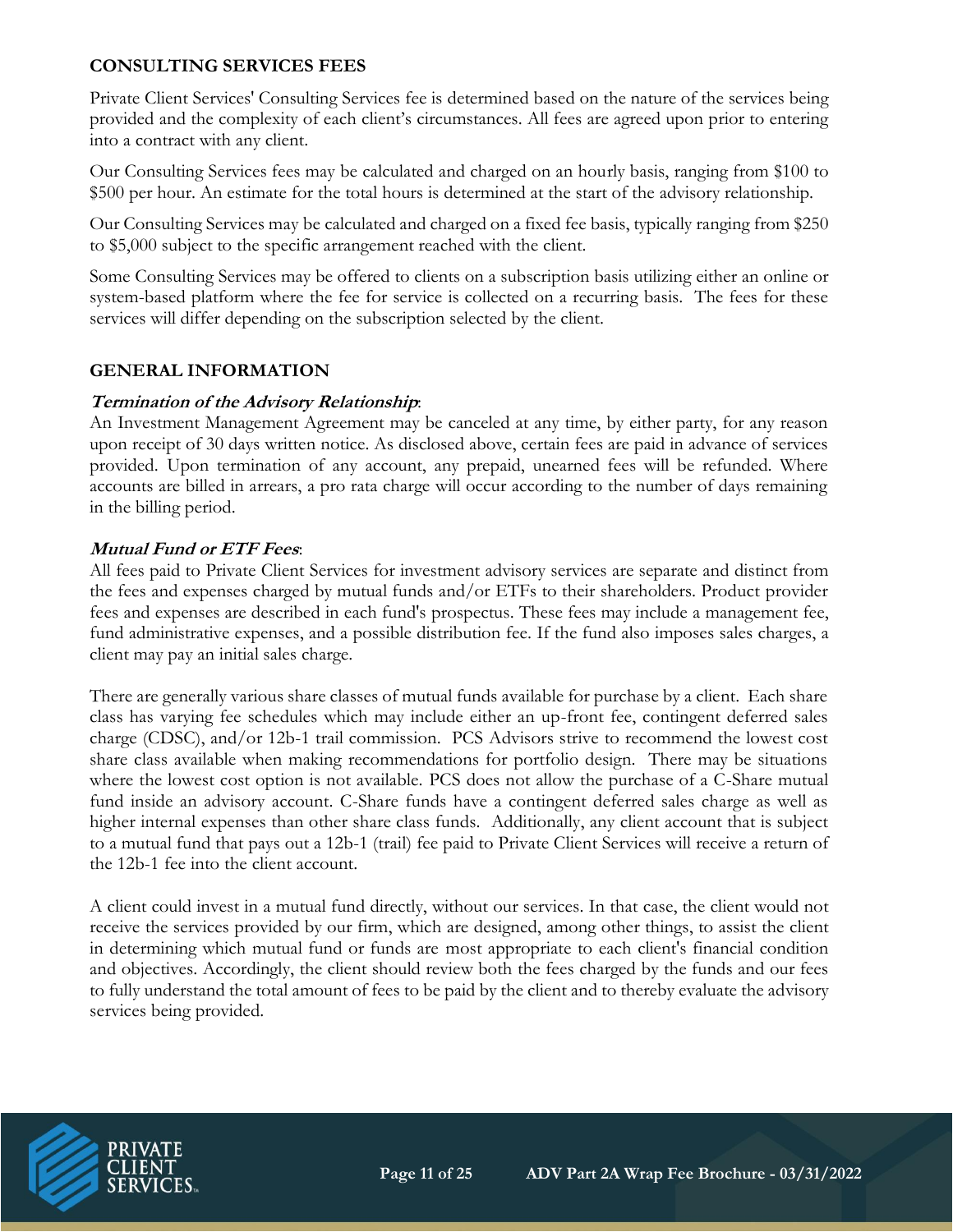### **Additional Fees and Expenses**:

In addition to the advisory fees paid to Private Client Services, clients may also incur certain charges imposed by other third parties, such as broker-dealers, custodians, trust companies, banks and other financial institutions (collectively "Financial Institutions"). These additional charges may include securities brokerage commissions, transaction fees, custodial fees, fees charged by the Independent Managers (charged to all clients other than certain legacy clients whose agreements will reflect the inclusion of these fees), margin costs, charges imposed directly by a mutual fund or ETF in a client's account, as disclosed in the fund's prospectus (e.g., fund management fees and other fund expenses), deferred sales charges, odd-lot differentials, transfer taxes, wire transfer and electronic fund fees, and other fees and taxes on brokerage accounts and securities transactions. The Firm's brokerage practices are described at length in Item 12, below.

# **Disclosure of Conflict of Price Differential:**

PCS places customer accounts with several custodians, currently Pershing LLC, Pershing Advisor Solutions, Charles Schwab, and TD Ameritrade. Each custodian assesses different charges for its services; therefore, this presents a conflict of interest as PCS earns a different level of compensation at one custodian versus another based on various factors such as individual account size or overall firm assets under management.

Moreover, the advisor receives access to software and related support as part of its relationship with each custodian. The software and related systems support may benefit the advisor, but not its clients directly. In fulfilling its duties to its clients, the advisor endeavors at all times to put the interests of its clients first. Clients should be aware, however, that the receipt of economic benefits from a custodian creates a potential conflict of interest since these benefits may influence the advisor's recommendation of the custodian over one that does not furnish similar software, systems support, or services.'

#### **Direct Fee Debit**

Clients generally provide Private Client Services and/or certain independent managers with the authority to directly debit their accounts for payment of the investment advisory fees. The financial institutions that act as the qualified custodian for client accounts, from which Private Client Services retains the authority to directly deduct fees, have agreed to send statements to clients not less than quarterly detailing all account transactions, including any amounts paid to Private Client Services. Alternatively, clients may elect to have Private Client Services send a separate invoice for direct payment.

#### **Commissions and Sales Charges for Recommendations of Securities**

Clients can engage certain persons associated with Private Client Services (PCS) (but not the Firm directly) to render securities brokerage services under a separate commission-based arrangement. Clients are under no obligation to engage such persons and may choose brokers or agents not affiliated with PCS

Under this arrangement, the Firm's Supervised Persons, in their individual capacities as registered representatives of PCS, may provide securities brokerage services and implement securities transactions under a separate commission-based arrangement. Supervised Persons may be entitled to a portion of the brokerage commissions paid to PCS, as well as a share of any ongoing distribution or service (trail) fees from the sale of mutual funds. PCS may also recommend no-load or load-waived funds, where no sales charges are assessed. Prior to effecting any transactions, clients are required to enter into a separate account agreement with PCS.

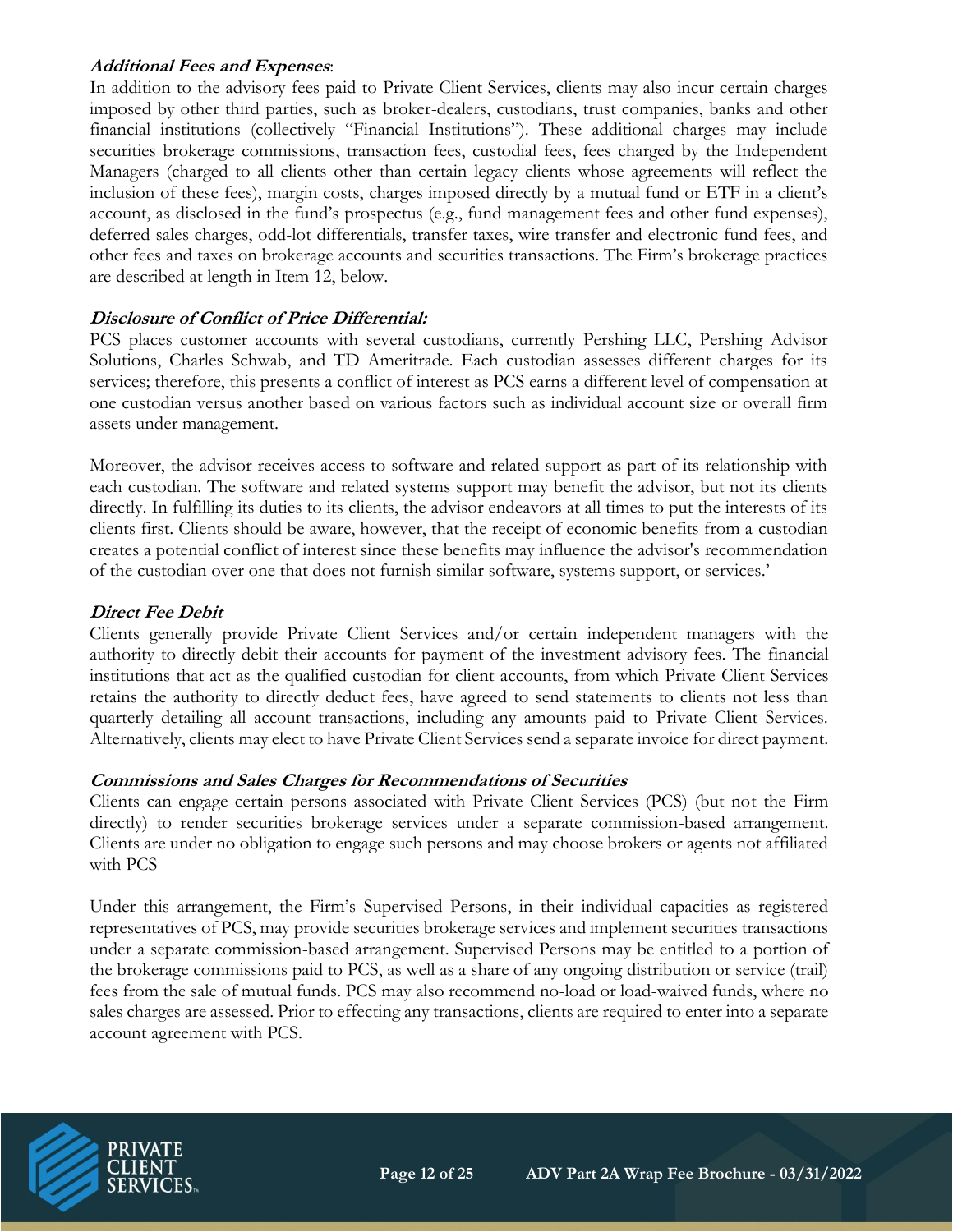A conflict of interest exists to the extent that PCS recommends the purchase or sale of securities where its Supervised Persons receive commissions or other additional compensation as a result of the Firm's recommendation. The Firm has procedures in place to ensure that any recommendations made as part of an advisory agreement by such Supervised Persons are in the best interest of clients. For certain accounts covered by the Employee Retirement Income Security Act of 1974 ("ERISA") and such others that PCS, in its sole discretion, deems appropriate, PCS may provide its investment advisory services on a fee-offset basis. In this scenario, PCS may offset its fees by an amount equal to the aggregate commissions and 12b-1 fees earned by the Firm's Supervised Persons in their individual capacities as Registered Representatives of PCS.

#### **Grandfathering of Minimum Account Requirements**:

Pre-existing advisory clients are subject to Private Client Services' minimum account requirements and advisory fees in effect at the time the client entered into the advisory relationship. Therefore, our firm's minimum account requirements will differ among clients.

#### **COMPENSATION**

We reserve the right to enter into marketing arrangements with independent investment adviser and/or broker-dealer firms pursuant to which representatives of their firms ("Solicitors") offer our services, including participation in this program, to the public. Through these arrangements, we pay a cash referral fee to the Solicitor and/or their firm based upon a percentage of our advisory fee. The payment of referrals fees will not increase the amount of the fees paid by program participants. However, clients should be aware that the receipt of this compensation may create an incentive for the individual to recommend participation in this program over others for which no such compensation may be received.

As required by applicable law, the details of the solicitation arrangement, including the compensation payable to the solicitor, will be described to the client in a separate document provided to the client at the time of the referral.

#### **ITEM 5 ACCOUNT REQUIREMENTS AND TYPES OF CLIENTS**

# **MINIMUM ACCOUNT REQUIREMENTS**

Participation in AAA, Plus Portfolio and TPAM Programs is subject to certain minimum account requirements.

The PCS AAA account minimum is \$50,000.

The Private Wealth Management program minimum is \$50,000

The PCS Advisor Model Portfolios account minimum is \$50,000.

Account minimums vary for TPAMs, with at least one of our eight TPAMs offering account minimums of \$25,000.

The American Funds F2 Share Mutual Fund program has a \$250 minimum account size.

**PCS reserves the right to waive the minimum account size where deemed appropriate.** Private Client Services may group certain related client accounts for the purposes of achieving the minimum account size and determining the annualized fee.

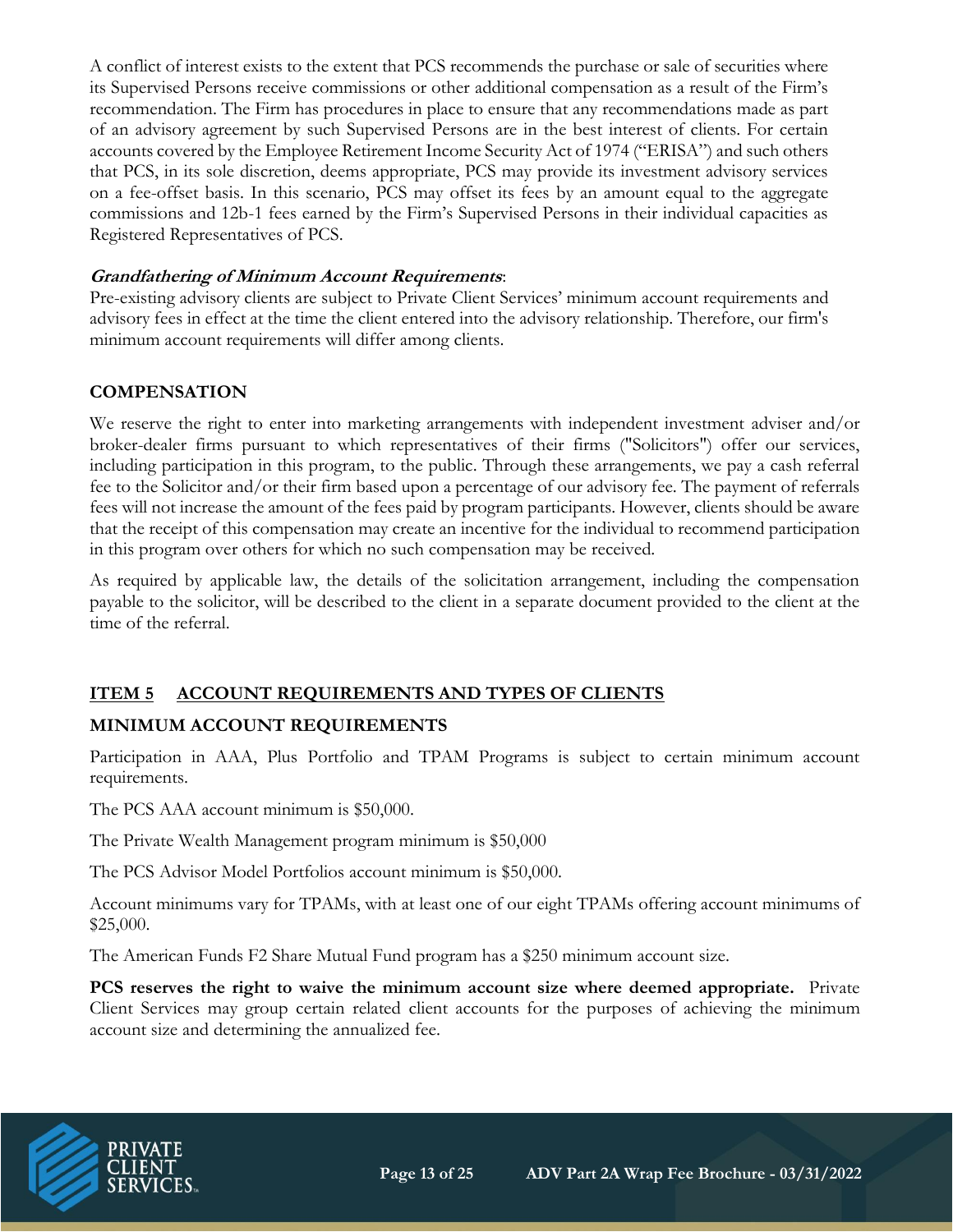PCS AAA Program and Private Wealth Management clients must direct Private Client Services as to the broker dealer to be used in managing their account. As a condition for program participation, clients are required to direct us to custody their assets with and to place trades through Pershing LLC. Pershing LLC is an affiliated FINRA-member broker dealer and the clearing firm and custodian that we use for brokerage accounts. Private Client Services has negotiated an arrangement with Pershing LLC to provide custodial and brokerage services as part of the Program. As such, we reserve the right to decline acceptance of any client account for which the client directs the use of a broker dealer or custodian other than Private Client Services and Pershing LLC respectively. Please refer to the "Other Financial Industry Activities and Affiliations" section of Item 9 for additional information.

PCS Advisor Model Portfolio Program clients must direct Private Client Services as to the broker dealer to be used in managing their account. As a condition for program participation, clients are required to direct us to custody their assets with and to place trades through Pershing, LLC, Pershing Advisory Solutions, Charles Schwab, or TD Ameritrade. Pershing, LLC, Pershing Advisory Solutions, Charles Schwab, and TD Ameritrade are affiliated FINRA-member broker dealers and the clearing firms and custodians that we use for brokerage accounts. Private Client Services has negotiated an arrangement with all four custodians to provide custodial and brokerage services as part of the PCS Advisor Model Portfolio Program. As such, we reserve the right to decline acceptance of any client account for which the client directs the use of a broker dealer or custodian other than Private Client Services, Pershing, LLC, Pershing Advisory Solutions or Charles Schwab or TD Ameritrade respectively. Please refer to the "Other Financial Industry Activities and Affiliations" section of Item 9 for additional information.

# **TYPES OF CLIENTS**

Private Client Services provides advisory services in the PCS Asset Allocation Account Program, Private Wealth Management, and PCS Advisor Model Portfolio Program, and through Third Party Asset Managers (TPAM) where appropriate, to:

- Individuals
- Pension & Profit Sharing Plans
- Trusts
- Estates
- Corporations
- Charitable Organizations
- Partnerships
- Limited Liability Corporations

# **ITEM 6 PORTFOLIO MANAGER SELECTIONS AND EVALUATION**

# **PORTFOLIO MANAGER SELECTION**

All PCS AAA assets and Private Wealth Management accounts are managed by registered, independent Investment Advisor Representatives of our firm. These individuals must possess, minimally, a college degree and/or appropriate business experience and all required registrations/certifications.

The PCS Advisor Model Portfolios are managed internally by the PCS Investment Committee, which consists of members of the Marketing/Research, Compliance, and Operations Departments, and Executive Management with guidance from our Outsourced Chief Investment Officer, Fiducient Advisors.

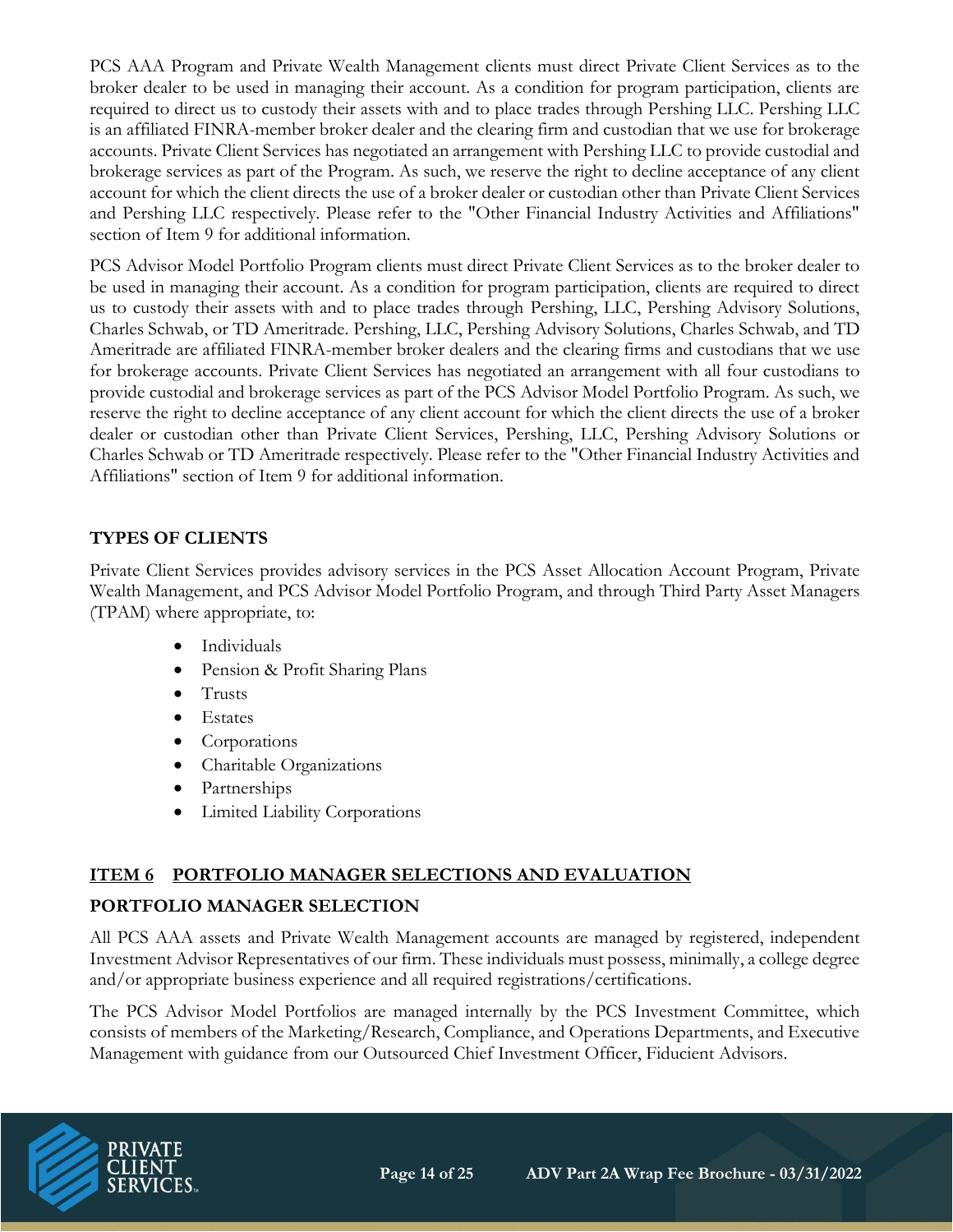The American Funds F2 share mutual funds are managed by American Funds Distributors designated portfolio fund managers.

With regard to clients who select a TPAM account, PCS has established a thorough due diligence process to investigate various aspects of each TPAM, including evaluation and analysis of historical investment performance, portfolio manager biographies and backgrounds, trading and operations policies, compliance, code of ethics and overall business enterprise risk.

# **PORTFOLIO PERFORMANCE REPORTING**

PCS calculates the performance of all participating accounts based on standards drawn from industry sources, which may include the CFA Institute's Global Investment Performance Standards, or "GIPS", formerly known as the AIMR Performance Presentation Standards. Performance is currently calculated by taking into account some of the following items: a time-weighted rate of return; cash flows into and out of the accounts; monthly valuations; and income accrued on fixed income securities.

PCS has partnered with Orion Advisor Technology ("Orion") to provide portfolio accounting, billing, some trading, and performance reporting services for the Asset Allocation Account Program. Performance information generated through Orion is calculated using Time Weighted Rate of Return ("TWRR"), a GIPScompliant methodology. PCS is not a GIPS-compliant firm but strives to use GIPS methodology whenever possible.

PCS has partnered with Pershing, LLC, Pershing Advisory Solutions, Charles Schwab, and TD Ameritrade to provide brokerage, custodial and other services for the PCS Advisor Model Portfolios Program. Performance reporting for the PCS Advisor Model Portfolios will be administered by Orion. Orion, the portfolio administrators, run and review monthly reports to detect any position drift. We monitor performance on a monthly basis (at a minimum) for managers, investment research providers, and for our own analysis.

We monitor client investments and the performance of their portfolios on a periodic basis, based on the procedures and timing intervals delineated in the supervisory procedures of Private Client Services. Investment performance is reported to the client at least quarterly, and a suitability review of investment objectives, risk tolerances and the selected benchmark is made available to each client at least once annually. We supervise the client's portfolio and will make recommendations to the client as market factors and the client's needs dictate.

All TPAMs calculate and present investment performance that is compliant with the CFA Institute's Global Investment Performance Standards.

# **AFFILIATED PORTFOLIO MANAGERS**

As previously disclosed, all client assets in the PCS AAA program are managed, on a non-discretionary basis, by registered, independent Investment Advisor Representatives of our firm. Private Wealth Management accounts are managed on a discretionary basis by registered, independent Investment Advisor Representatives of our firm

The PCS Advisor Model Portfolios are managed by the PCS Investment Committee with input from our OCIO.

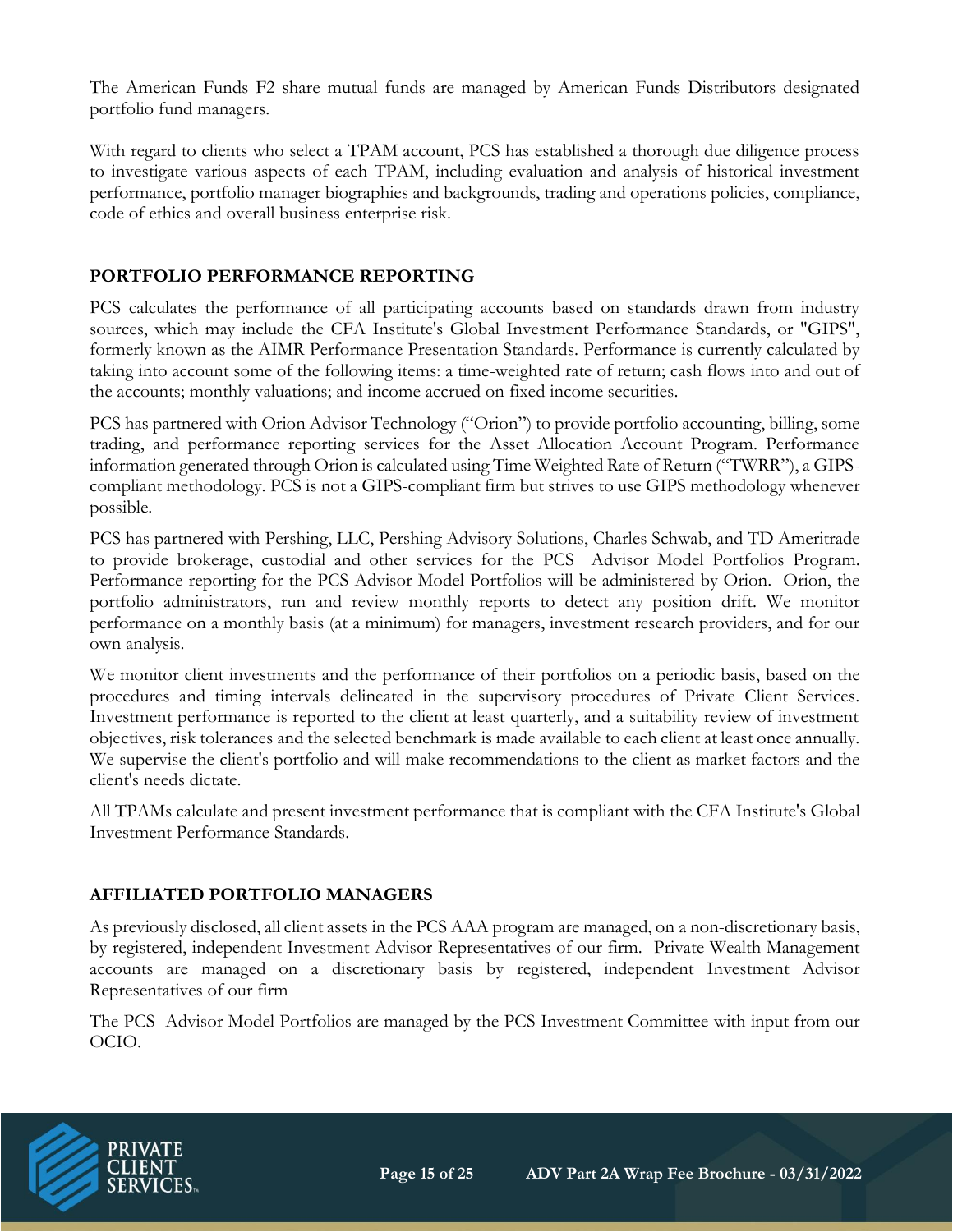#### **PERFORMANCE-BASED FEES**

Private Client Services does not charge performance-based fees.

TPAMs utilized by PCS do not charge performance-based fees.

### **METHODS OF ANALYSIS**

All PCS Investment Advisor Representatives operate independently of each other in the utilization of available sources of investment research, economic forecasts, and investment decision making tools. PCS provides a strategic asset allocation framework to all of our IARs for the purpose of creating suitable asset allocation model choices for any given client. The individual advisor will exercise their own discretion regarding the research and analysis tools necessary to support investment decision making, security selection and portfolio construction. Portfolio construction will consist of investment in individual securities, mutual funds, exchange traded funds, unit investment trusts, options or other investment vehicles. PCS supervises and monitors both the suitability of asset allocation and individual security selections on a periodic basis.

PCS Advisor Model Portfolios also use the following methods when evaluating portfolio selection and allocation within the various model portfolios.

We use the following methods of analysis in formulating our investment advice and/or managing client assets:

**Fundamental Analysis.** We attempt to measure the intrinsic value of a security by looking at economic and financial factors, including the overall economy, industry conditions, and the financial condition and management of the company itself, to determine if the security is underpriced (indicating it may be a good time to buy) or overpriced (indicating it may be time to sell).

Fundamental analysis does not attempt to anticipate market movements. This presents a potential risk, as the price of a security can move up or down along with the overall market regardless of the economic and financial factors considered in evaluating the stock.

**Technical Analysis**. Technical analysis is the evaluation of the price and volume trading history and other associated characteristics to help identify price levels where a security might be purchased or sold. Measures of relative strength, trading volume, price support and resistance, price momentum and volatility are some of the attributes of a security which are taken into account when making purchase or sale decisions.

**Mutual Fund and/or ETF Analysis.** We look at the experience and track record of the manager of the mutual fund or ETF in an attempt to determine if that manager has demonstrated an ability to achieve investment objectives over the course of a market cycle and in different economic environments. We also look at the underlying assets in a mutual fund or ETF in an attempt to determine if there is significant overlap or duplication in the underlying investments held in other funds in the client's portfolio. We also monitor the funds or ETFs in an attempt to determine that they are continuing to follow their stated investment strategy.

A risk of mutual fund and/or ETF analysis is that, as in all securities investments, past performance does not guarantee future results. A manager who has been successful may not be able to replicate that success

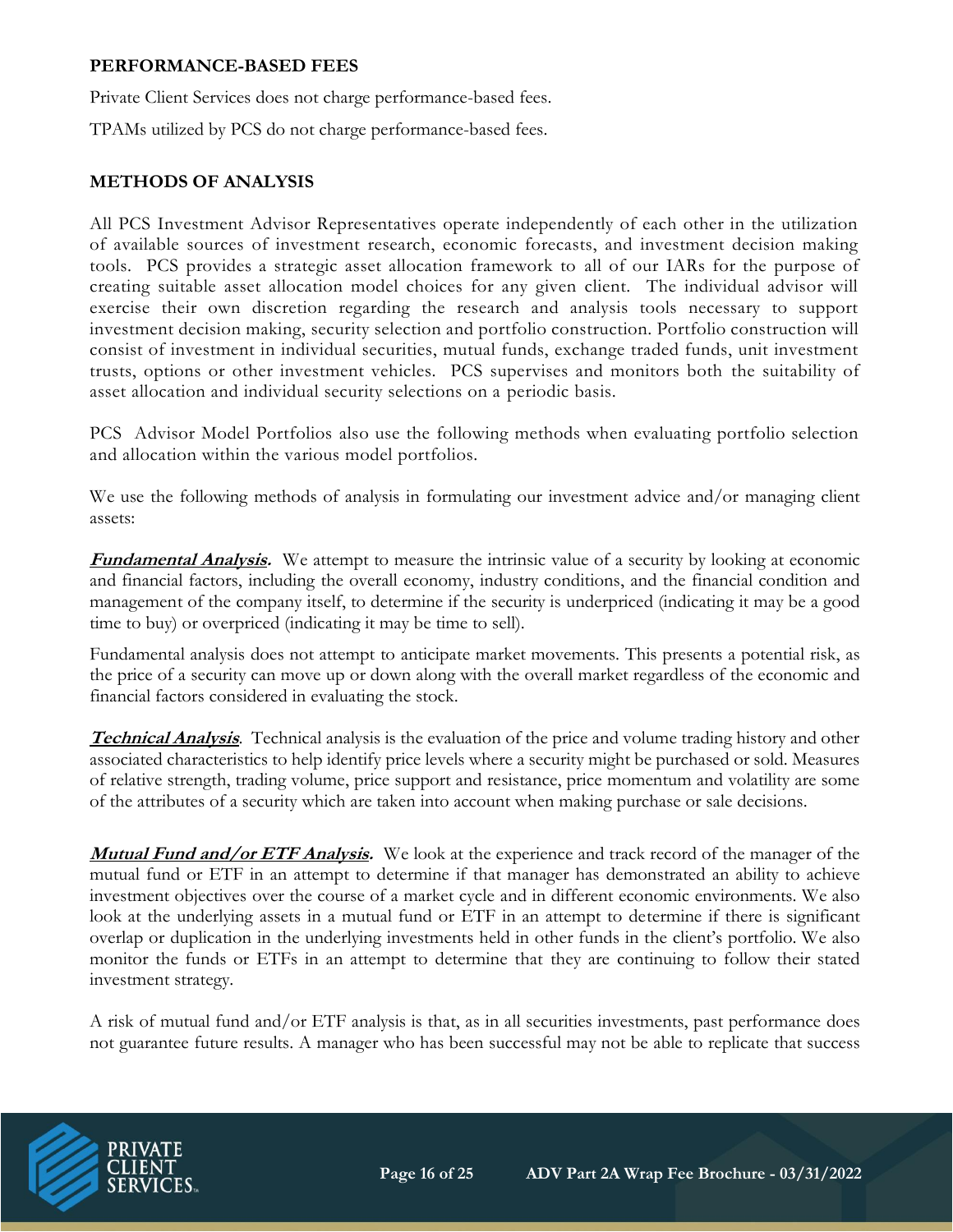in the future. In addition, as we do not control the underlying investments in a fund or ETF, managers of different funds held by the client may purchase the same security, increasing the risk to the client if that security were to fall in value. There is also a risk that a manager may deviate from the stated investment mandate or strategy of the fund or ETF, which could make the holding(s) less suitable for the client's portfolio.

**Third-Party Asset Manager Analysis.** We examine the experience, expertise, investment philosophies, and past performance of independent TPAMs in an attempt to determine if that manager has demonstrated an ability to achieve investment objectives over the course of a market cycle and in different economic environments. We monitor the manager's underlying holdings, strategies, concentrations and leverage as part of our overall periodic risk assessment. Additionally, as part of our due-diligence process, we survey the manager's compliance and business enterprise risks.

A risk of investing with a third-party manager who has been successful in the past is that he/she may not be able to replicate that success in the future. In addition, as we do not control the underlying investments in a third-party manager's portfolio, there is also a risk that a manager may deviate from the stated investment mandate or strategy of the portfolio, making it a less suitable investment for our clients. Moreover, as we do not control the manager's daily business and compliance operations, we may be unaware of the lack of internal controls necessary to prevent business, regulatory or reputational deficiencies.

**Risks for all forms of analysis.** Our securities analysis methods rely on the assumption that the companies whose securities that we purchase and sell, the rating agencies that review these securities, and other publiclyavailable sources of information about these securities, are providing accurate, timely and unbiased data and analysis. While we are alert to indications that data may be incorrect, there is always a risk that our analysis may be compromised by inaccurate or misleading information.

# **Investment and Trading Techniques Employed**

We may use one or more of the following strategies in managing client accounts, provided that such strategies are appropriate to the needs of the client and consistent with the client's investment objectives, risk tolerance, and time horizons, among other considerations:

**Long-term purchases.** We purchase securities with the idea of holding them in the client's account for a year or longer. Typically, we employ this strategy when:

- 1. We believe the securities to be currently undervalued, and/or;
- 2. We want exposure to a particular asset class over time, regardless of the current projection for this class.

A risk in a long-term purchase strategy is that by holding the security for this length of time, we may not take advantage of short-term gains that could be profitable to a client. Moreover, if our predictions are incorrect, a security may decline sharply in value before we make the decision to sell.

**Short-term purchases.** When utilizing this strategy, we purchase securities with the idea of selling them within a relatively short time (typically a year or less). We do this in an attempt to take advantage of conditions that we believe will soon result in a price swing in the securities we purchase.

**Trading.** We purchase securities with the idea of selling them very quickly (typically within 30 days or less). We do this in an attempt to take advantage of our predictions of brief price swings.

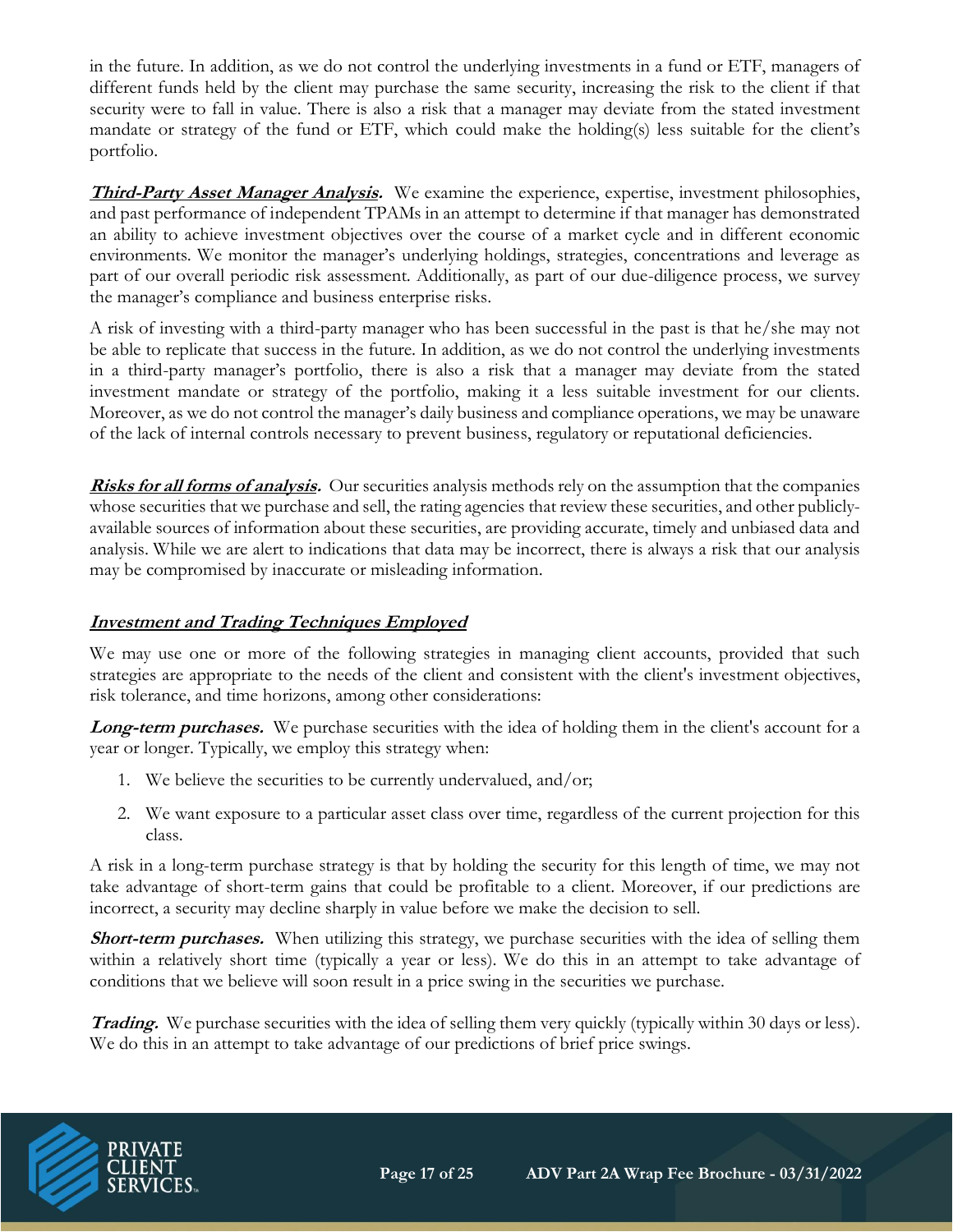**Margin transactions.** We will purchase securities for your portfolio with money borrowed from your brokerage account. This allows you to purchase more securities than you would be able to with your available cash, and allows us to purchase securities without selling other holdings.

**Option writing.** We may use options as an investment strategy. An option is a contract that gives the buyer the right, but not the obligation, to buy or sell an asset (such as a share of stock) at a specific price on or before a certain date. An option, just like a stock or bond, is a security. An option is also a derivative, because it derives its value from an underlying asset.

The two types of options are calls and puts:

- 1. A call gives us the right to buy an asset at a certain price within a specific period of time. We will buy a call if we have determined that the stock will increase substantially before the option expires.
- 2. A put gives us the holder the right to sell an asset at a certain price within a specific period of time. We will buy a put if we have determined that the price of the stock will fall before the option expires.

We will use options to speculate on the possibility of a sharp price swing. We will also use options to "hedge" a purchase of the underlying security; in other words, we will use an option purchase to limit the potential upside and downside of a security we have purchased in a client portfolio.

We use "covered calls", in which we sell an option on security currently held in a portfolio. In this strategy, the client receives a fee for making the option available, and the person purchasing the option has the right to buy the security from the owner/client at an agreed-upon price.

We use a "spreading strategy", in which we purchase two or more option contracts (for example, a call option that is purchased and a call option that is sold, with both transactions occurring simultaneously) for the same underlying security. This effectively puts the owner/client on both sides of the market, but with the ability to vary price, time and other factors.

**Risk of Loss.** Securities investments are not guaranteed and you may lose money on your investments. Key to a successful relationship with your investment advisor is an accurate and realistic evaluation of your tolerance for risk taking and the ability to absorb adverse investment performance. We ask that you work with us to help us best understand your tolerance for risk.

# **Voting Client Securities**

As a matter of firm policy, we do not vote proxies on behalf of clients. Therefore, although our firm may provide investment advisory services relative to client investment assets, clients maintain exclusive responsibility for: (1) directing the manner in which proxies solicited by issuers of securities beneficially owned by the client shall be voted, and (2) making all elections relative to any mergers, acquisitions, tender offers, bankruptcy proceedings or other type events pertaining to the client's investment assets. Clients are responsible for instructing each custodian of the assets, to forward to the client copies of all proxies and shareholder communications relating to the client's investment assets.

We may provide clients with consulting assistance regarding proxy issues if they contact us with questions at our principal place of business.

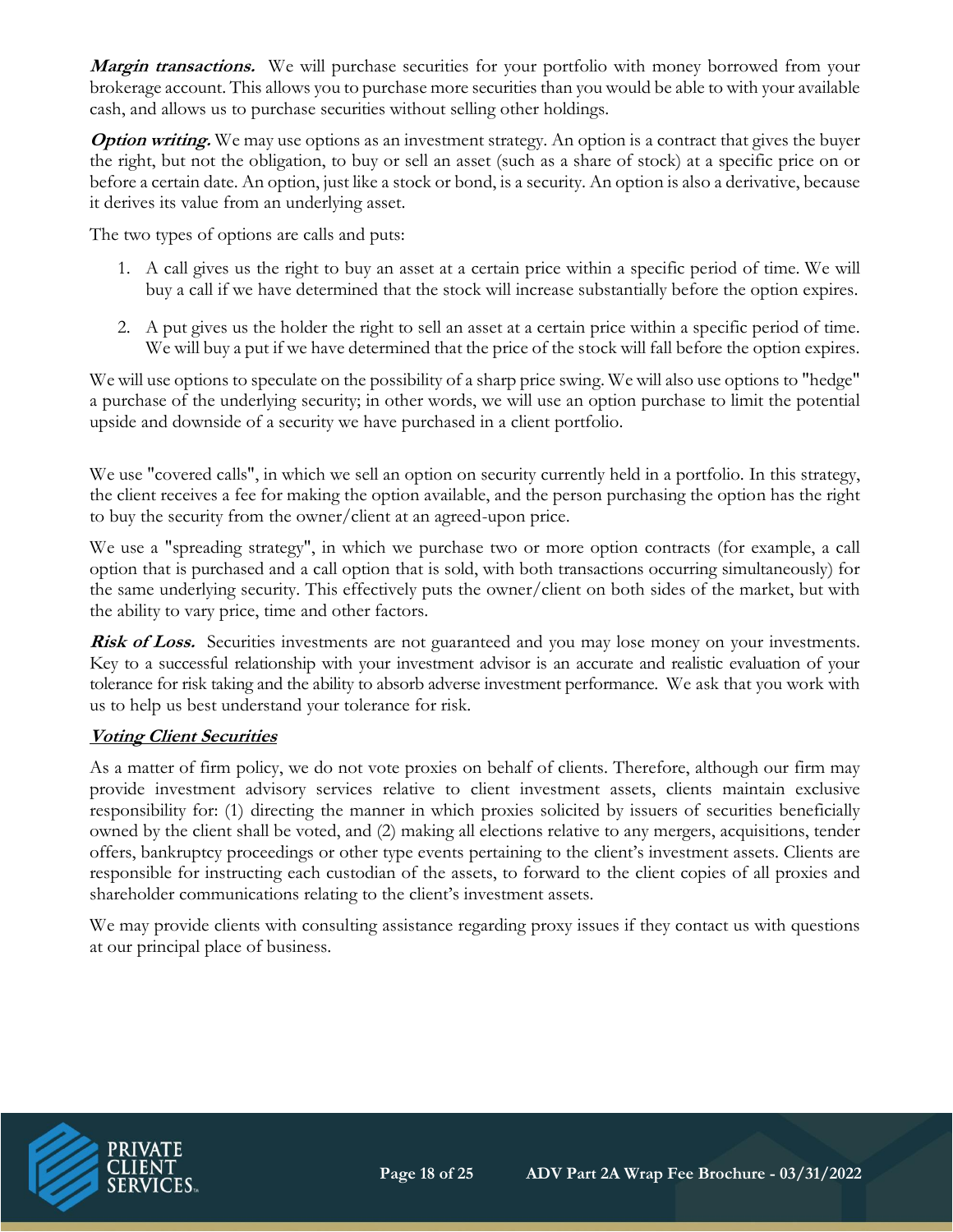# **ITEM 7 CLIENT INFORMATION PROVIDED TO PORTFOLIO MANAGERS**

The Investment Advisor Representative is responsible for referring a client to the program, and will complete an account application and an in-depth risk profile questionnaire for each newly opened managed account. Through a process of discussion and discovery, PCS IARs evaluate and analyze a given client's particular financial goals, resources and constraints. Key determinants include the client's investment objectives, their investment and income time horizons, their risk tolerance, and their anticipated liquidity needs. Our IARs then develop and recommend one or more suitable personal investment strategies to create and manage an investment portfolio that will enable the client to reach their financial goals.

The relevant information is submitted to the PCS RIA Program Manager and PCS Designated Supervisory Personnel. A determination is made as to whether participation in this program is appropriate for the client. On an ongoing basis, the participating client's Investment Advisor Representative is responsible for obtaining and communicating to us any changes in the client's financial circumstances and/or objectives, including modifications to any client-imposed restrictions, if applicable.

PCS requires that the client's IAR review the questionnaire annually and confirm with the client that there are no changes in the client's investment objectives, to ensure the selected investment strategy remains appropriate for the client's circumstances and consistent with the client's investment objectives.

# **ITEM 8 CLIENT CONTACT WITH PORTFOLIO MANAGERS**

The client's Investment Advisor Representative is available to discuss the management and performance of the client's account and consider changes in the client's situation which may have an impact on the client's investment objectives, risk tolerance and time horizon.

# **ITEM 9 ADDITIONAL INFORMATION**

#### **Disciplinary Information**

We are required to disclose any legal or disciplinary events that are material to a client's or prospective client's evaluation of our advisory business or the integrity of our management.

Our firm and our management personnel have no reportable disciplinary events to disclose that are pertinent to the management and supervision of the Asset Allocation Account.

#### **Other Financial Industry Activities and Affiliations**

**FIRM Registrations.** In addition to Private Client Services being a Registered Investment Adviser, our firm is registered as a FINRA member broker-dealer. A list of affiliated broker-dealers is specifically disclosed in Section 7.A. on Schedule D of Form ADV, Part 1, which can be accessed by following the directions provided on the Cover Page of this Firm Brochure.

**MANAGEMENT PERSONNEL Registrations:** Management personnel of Private Client Services are separately licensed as registered representatives of Private Client Services, a FINRA affiliated broker-dealer. These individuals, in their separate capacity, can place securities transactions for which they will receive separate, yet customary compensation.

While Private Client Services and these individuals endeavor at all times to put the interest of the clients first as part of our fiduciary duty, clients should be aware that the receipt of additional compensation itself

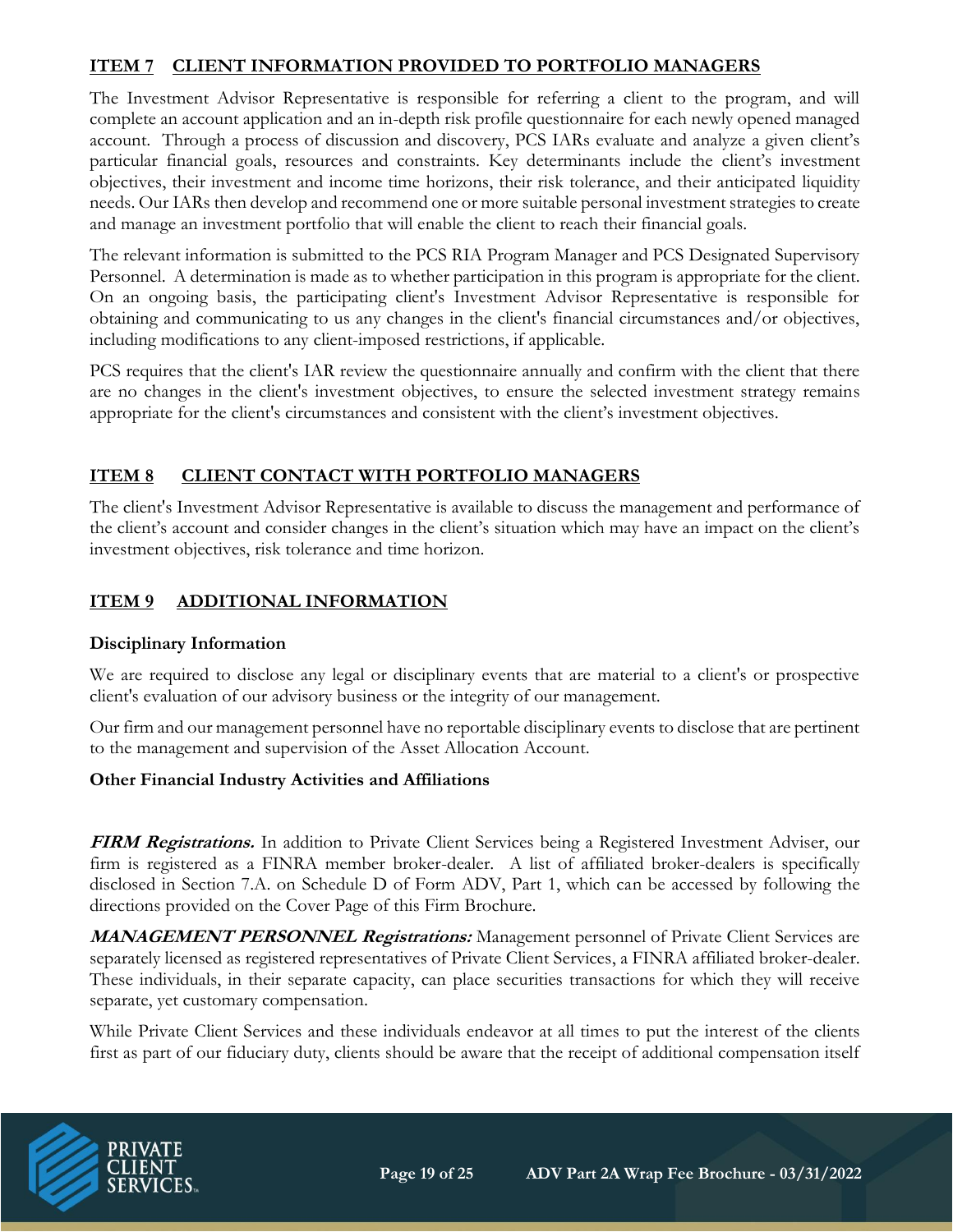creates a conflict of interest and may affect the judgment of these individuals when making recommendations.

As required, any affiliated investment advisers are specifically disclosed in Section 7.A. on Schedule D of Form ADV, Part 1. (Part 1 of our Form ADV can be accessed by following the directions provided on the Cover Page of this Firm Brochure.)

Clients should be aware that the receipt of additional compensation by Private Client Services and its management persons or employees creates a conflict of interest that may impair the objectivity of our firm and these individuals when making advisory recommendations. Private Client Services endeavors at all times to put the interest of its clients first as part of our fiduciary duty as a Registered Investment Adviser; we take the following steps to address this conflict:

- 1. We disclose to clients the existence of all material conflicts of interest, including the potential for our firm and our employees to earn compensation from advisory clients in addition to our firm's advisory fees.
- 2. We disclose to clients that they are not obligated to purchase recommended investment products from our employees or affiliated companies.
- 3. We collect, maintain and document accurate, complete and relevant client background information, including the client's financial goals, objectives and risk tolerance.
- 4. Our firm's management conducts regular reviews of each client account to verify that all recommendations made to a client are suitable to the client's needs and circumstances.
- 5. We require that our employees seek prior approval of any outside business activity so that we may ensure that any conflicts of interests in such activities are properly addressed.
- 6. We periodically monitor these outside business activities to verify that any conflicts of interest continue to be properly addressed by our firm.
- 7. We educate our employees regarding the responsibilities of a fiduciary, including the need for having a reasonable and independent basis for the investment advice provided to clients.

As previously disclosed, clients are required to direct us to custody their assets with and to place trades through Pershing LLC as a condition for participation in the PCS Asset Allocation Account program. Pershing LLC is a FINRA-member broker dealer and the clearing firm and custodian that we use for brokerage accounts. Our firm has evaluated Pershing LLC and believes that it will provide our clients with a blend of execution services, commission costs, and professionalism that will assist us in meeting our fiduciary obligations to clients.

Clients are required to direct us to custody their assets with and to place trades through Pershing, LLC, Pershing Advisory Solutions, Charles Schwab, or TD Ameritrade as a condition for participation in the PCS Plus Portfolio program. Pershing, LLC, Pershing Advisory Solutions, Charles Schwab and TD Ameritrade are FINRA-member broker dealer and the clearing firm and custodian that we use for brokerage accounts. Our firm has evaluated all three custodians and believe that they will provide our clients with a blend of execution services, commission costs, and professionalism that will assist us in meeting our fiduciary obligations to clients.

In evaluating such an arrangement, the client should recognize that brokerage commissions for the execution of transactions in the client's account are not negotiated by Private Client Services on a trade-bytrade basis, and best execution may not be achieved. In addition, as noted above in Item 4, transactions in the client's account are effected "net" (i.e., without separate commission charge to the client) and a portion of the wrap fee is generally considered as being in lieu of commissions. Not all advisers require clients to direct it to use a particular broker dealer, though the sponsors of wrap fee programs typically do.

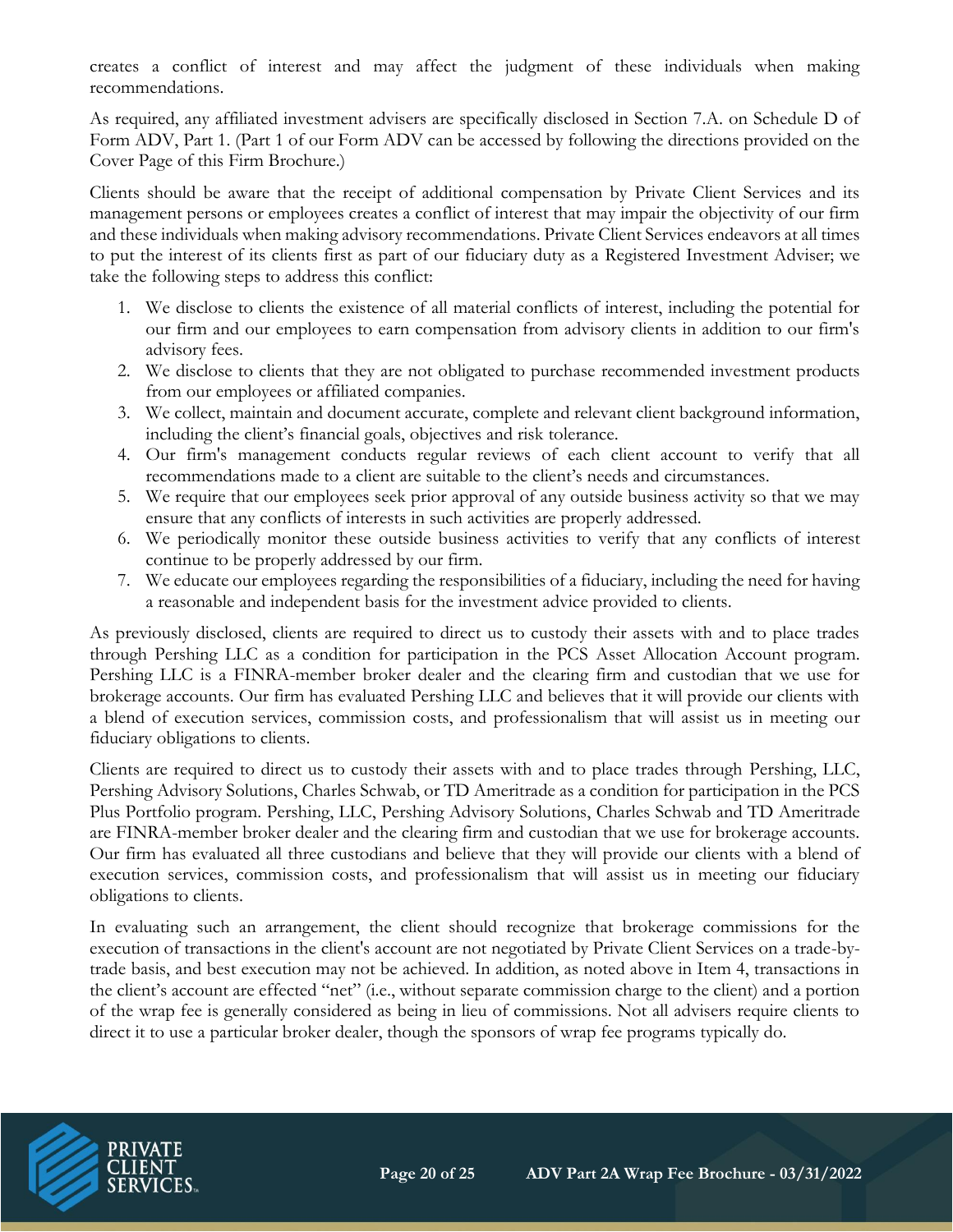# **Code of Ethics, Participation or Interest in Client Transactions and Personal Trading**

Our firm has adopted a Code of Ethics which sets forth high ethical standards of business conduct that we require of our employees, including compliance with applicable federal securities laws.

Private Client Services and our personnel owe a duty of loyalty, fairness and good faith towards our clients, and have an obligation to adhere not only to the specific provisions of the Code of Ethics but to the general principles that guide the Code.

Our Code of Ethics includes policies and procedures for the review of quarterly securities transactions reports as well as initial and annual securities holdings reports that must be submitted by the firm's access persons. Among other things, our Code of Ethics also requires the prior approval of any acquisition of securities in a limited offering (e.g., private placement) or an initial public offering. Our code also provides for oversight, enforcement and recordkeeping provisions.

Private Client Services' Code of Ethics further includes the firm's policy prohibiting the use of material nonpublic information. While we do not believe that we have any particular access to non-public information, all employees are reminded that such information may not be used in a personal or professional capacity.

A copy of our Code of Ethics is available to our advisory clients and prospective clients. You may request a copy by email sent to  $\frac{esampson(\mathcal{Q}pcsbd.net)}{esampson(\mathcal{Q}pcsbd.net)}$ , or by calling us at 502-451-0600.

Private Client Services and individuals associated with our firm are prohibited from engaging in principal transactions.

Private Client Services and individuals associated with our firm are prohibited from engaging in agency cross transactions.

Our Code of Ethics is designed to assure that the personal securities transactions, activities and interests of our employees will not interfere with (i) making decisions in the best interest of advisory clients and (ii) implementing such decisions while, at the same time, allowing employees to invest for their own accounts.

Our firm and/or individuals associated with our firm may buy or sell for their personal account(s) securities identical to or different from those recommended to our clients. In addition, any related person(s) may have an interest or position in a certain security(ies) which may also be recommended to a client.

It is the expressed policy of our firm that no person employed by us may purchase or sell any security prior to a transaction(s) being implemented for an advisory account, thereby preventing such employee(s) from benefiting from transactions placed on behalf of advisory accounts.

As previously disclosed, related persons of our firm are separately registered as securities representatives of a broker-dealer, and/or licensed as an insurance agent/broker of various insurance companies. Please refer to the preceding section for a detailed explanation of these relationships and important conflict of interest disclosures.

# **Review of Accounts**

# **Private Client Services Asset Allocation Account (AAA) and Private Wealth Management accounts.**

**REVIEWS**: While the underlying securities and transaction activity within accounts are continually monitored by Advisory representatives, these accounts are also offered a client review at least annually. Accounts are reviewed in the context of the client's investment objectives, risk tolerance and time

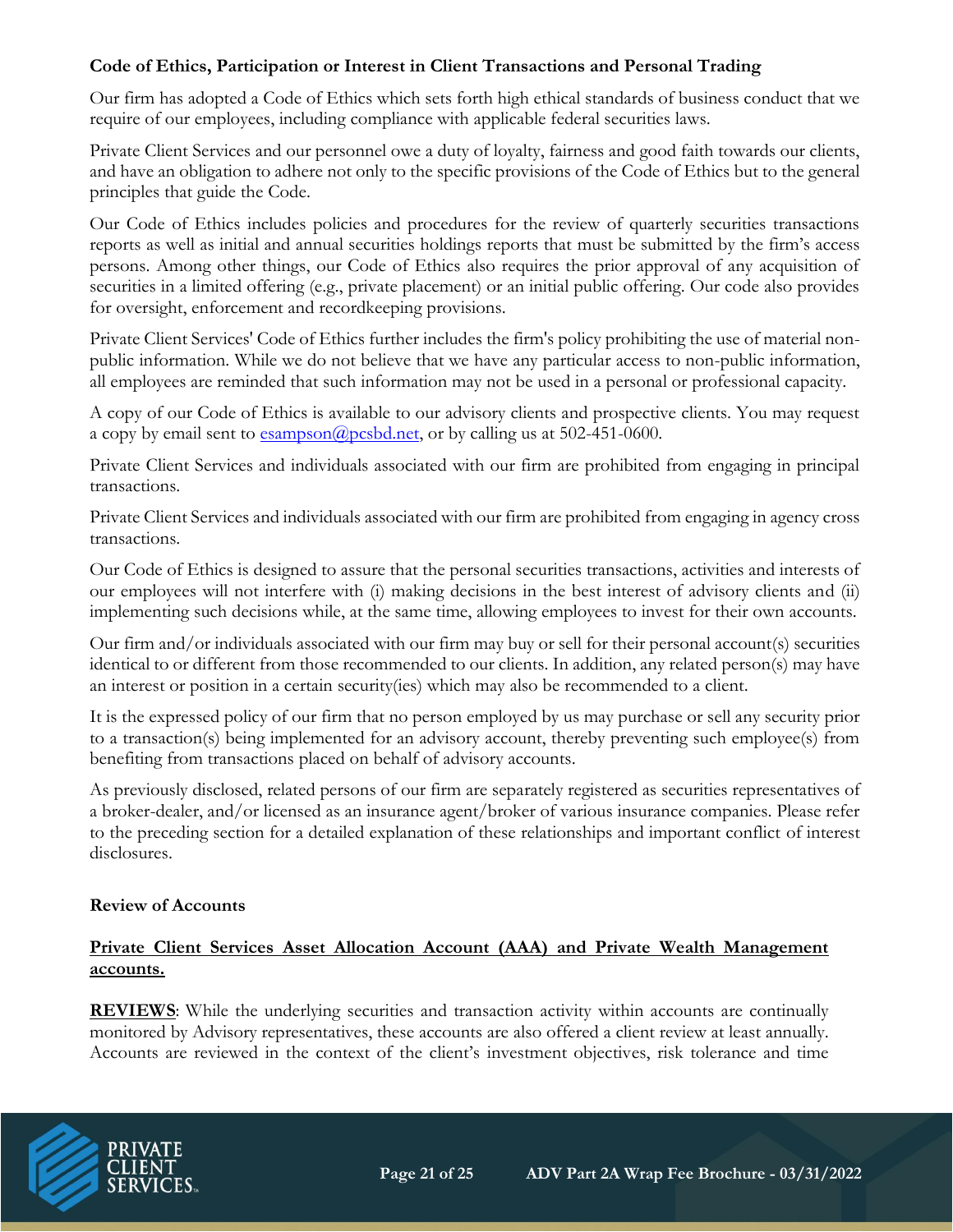horizon, as well as the target asset allocation for each model portfolio and any investment restrictions provided by the client. More frequent reviews may be triggered by material changes in variables such as the client's individual circumstances, significant contributions or withdrawals from the portfolio, or the market, political or economic environment.

These accounts are also periodically reviewed by designated Firm Compliance and Supervisory Principals.

REPORTS: Private Client Services, through our custodians, provide monthly/quarterly, or ad hoc reports summarizing account performance, transaction history, balances and current holdings. The client is also reminded to notify us if there have been changes in the client's financial situation or investment objectives and whether the client wishes to impose investment restrictions or modify existing restrictions.

#### **PCS Advisor Model Portfolios**

**REVIEWS**: Advisor Portfolios are continually monitored to ensure portfolio compliance with stated objectives, risk tolerance, and allocation. Advisor Portfolios are subject to rebalancing of portfolio holdings depending on the amount of "Drift" (or changes to portfolio values based on performance of individual holdings within the portfolio).

Advisor Portfolios are reviewed periodically to identify any potential changes in portfolio holdings in order to maintain the portfolio objective, risk tolerance, or to improve potential returns within the portfolio.

**REPORTS**: Private Client Services provides monthly/quarterly or ad hoc reports summarizing account performance, transaction history, balances and current holdings. The client is also reminded to notify their advisor if there have been changes in the client's financial situation or investment objectives and whether the client wishes to impose investment restrictions or modify existing restrictions.

# **Third Party Money Managers (TPAM)**

**REVIEWS:** These client accounts should refer to the TPAM's Firm Brochure (or other disclosure document used in lieu of the brochure) for information regarding the nature and frequency of reviews provided by that independent registered investment advisor.

PCS periodically reviews TPAM reports summarizing account performance, transaction and rebalancing history, balances and current holdings. PCS monitors the suitability of asset allocation models as selected by the client in the TPAM account agreement.

These accounts are reviewed by: RIA Program Manager and/or Designated Firm Principal.

**REPORTS:** These clients should refer to the TPAM's Firm Brochure (or other disclosure document used in lieu of the brochure) for information regarding the nature and frequency of reports provided by that independent registered investment advisor.

Private Client Services does not typically provide reports in addition to those provided by the independent registered investment advisor selected to manage the client's assets.

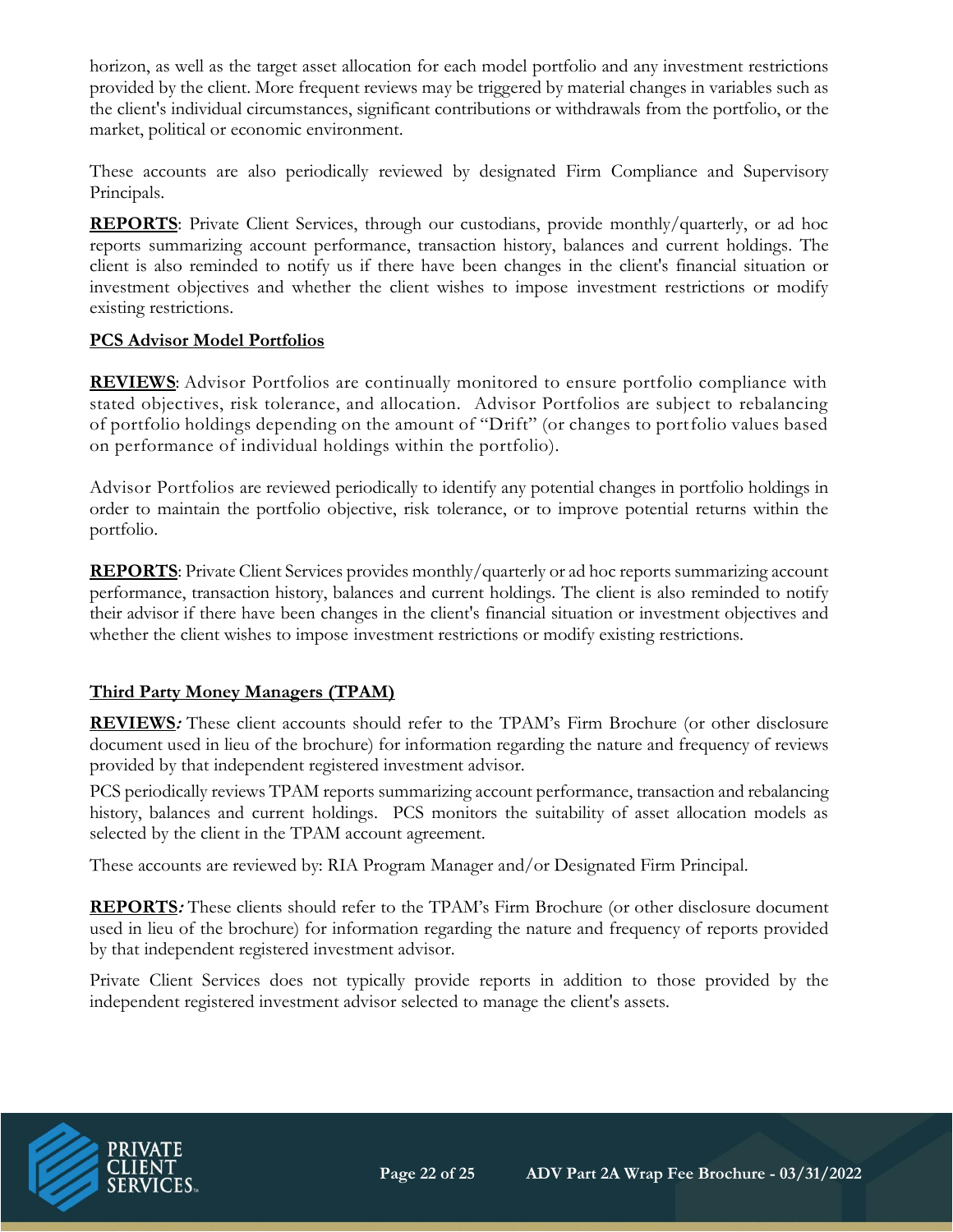# **FINANCIAL PLANNING SERVICES**

**REVIEWS:** While reviews may occur at different stages depending on the nature and terms of the specific engagement agreement, typically no formal reviews will be conducted for Financial Planning clients unless otherwise contracted.

All deliverables called for under financial planning engagement agreements are monitored and delivery verified by the RIA Program Manager.

**REPORTS:** Financial Planning clients will receive a completed financial plan per the engagement agreement (results of the engagement agreement will vary depending on services requested. Final report, if applicable, may be in physical or electronic format.). Additional reports will not typically be provided unless otherwise contracted for within the engagement agreement.

# **CONSULTING SERVICES**

**REVIEWS:** While reviews may occur at different stages depending on the nature and terms of the specific engagement, typically no formal reviews will be conducted for Consulting Services clients unless otherwise contracted for. Such reviews will be conducted by the client's account representative.

**REPORTS:** These client accounts will receive reports as contracted for at the inception of the advisory engagement.

# **Client Referrals and Other Compensation**

It is Private Client Services' policy not to accept or allow our related persons to accept any form of compensation, including cash, sales awards or other prizes, from a non-client in conjunction with the advisory services we provide to our clients.

It is Private Client Services' policy not to accept "soft dollar" compensation as it relates to Registered Investment Advisory business. However, Private Client Services can receive expense reimbursement from vendors for applicable educational programs relating to the availability of products and services in the Asset Allocation Account as a mutual benefit to all parties, and may also receive reimbursement for technology expenses used to manage advisory business activities. These reimbursements will never be tied to any specific sales or asset minimum requirements.

# **Financial Information**

As an advisory firm we are required to disclose any financial condition that is reasonably likely to impair our ability to meet our contractual obligations.

Private Client Services participates in TD Ameritrade's institutional customer program and Private Client Services may recommend TD Ameritrade to Clients for custody and brokerage services. There is no direct link between Private Client Services' participation in the program and the investment advice it gives to its Clients, although Private Client Services receives economic benefits through its participation in the program that are typically not available to TD Ameritrade retail investors. These benefits include the following products and services (provided without cost or at a discount): receipt of duplicate Client statements and confirmations; research related products and tools; consulting services; access to a trading desk serving Private Client Services participants; access to block trading (which provides the ability to aggregate securities

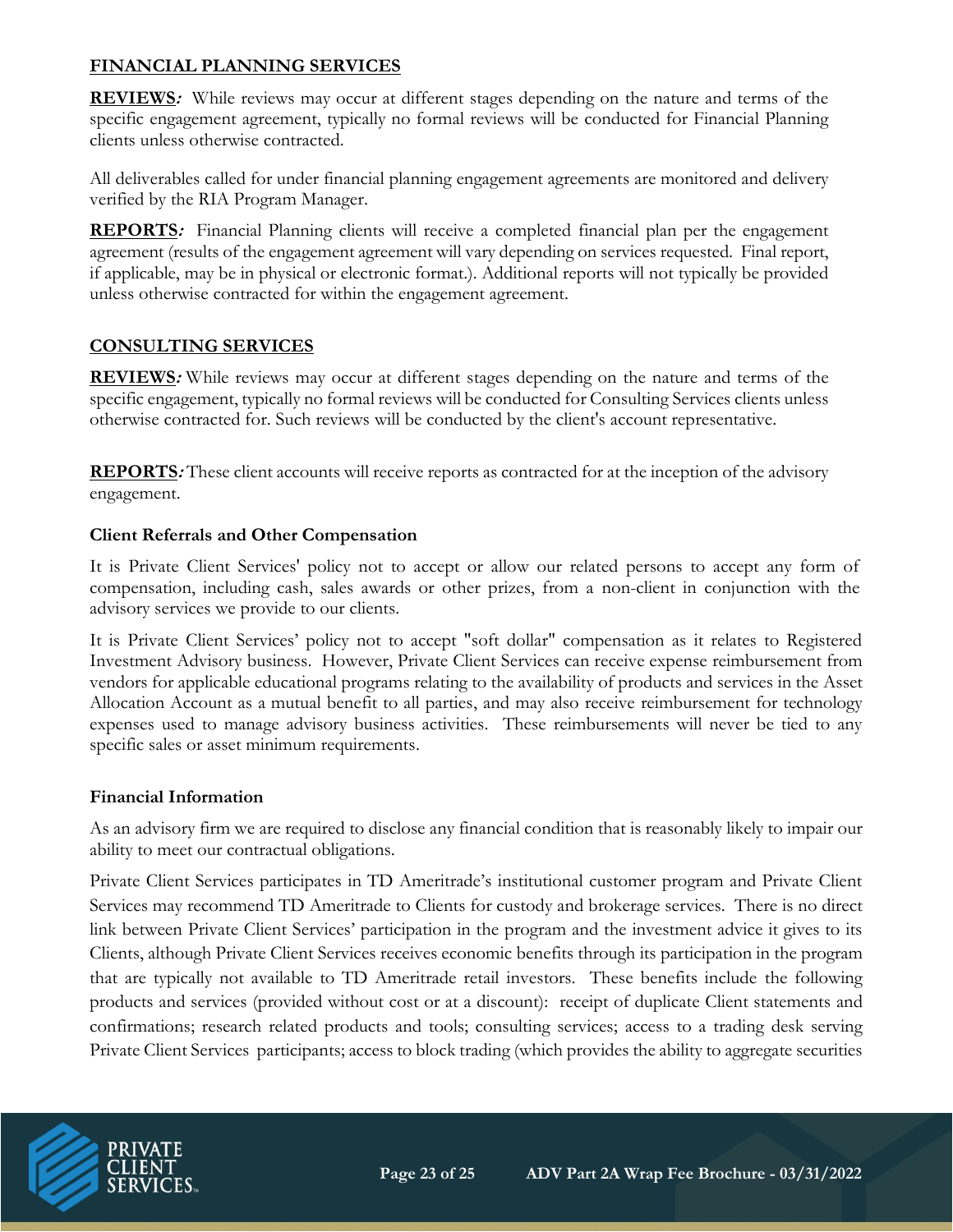transactions for execution and then allocate the appropriate shares to Client accounts); the ability to have advisory fees deducted directly from Client accounts; access to an electronic communications network for Client order entry and account information; access to mutual funds with no transaction fees and to certain institutional money managers; and discounts on compliance, marketing, research, technology, and practice management products or services provided to Advisor by third party vendors.

TD Ameritrade may also have paid for business consulting and professional services received by Private Client Services' related persons. Some of the products and services made available by TD Ameritrade through the program may benefit Private Client Services but may not benefit its Client accounts. These products or services may assist Private Client Services in managing and administering Client accounts, including accounts not maintained at TD Ameritrade. Other services made available by TD Ameritrade are intended to help Private Client Services manage and further develop its business enterprise. The benefits received by Private Client Services or its personnel through participation in the program do not depend on the amount of brokerage transactions directed to TD Ameritrade. As part of its fiduciary duties to clients, Private Client Services endeavors at all times to put the interests of its clients first. Clients should be aware, however, that the receipt of economic benefits by Private Client Services or its related persons in and of itself creates a potential conflict of interest and may indirectly influence the Private Client Services' choice of TD Ameritrade for custody and brokerage services.

Private Client Services may recommend/require that clients establish brokerage accounts with the Schwab Advisor Services division of Charles Schwab & Co., Inc. (Schwab), a registered broker-dealer, member SIPC, to maintain custody of clients' assets and to effect trades for their accounts. The final decision to custody assets with Schwab is at the discretion of the Advisor's clients, including those accounts under ERISA or IRA rules and regulations, in which case the client is acting as either the plan sponsor or IRA accountholder. Private Client Services is independently owned and operated and not affiliated with Schwab. Schwab provides Private Client Services with access to its institutional trading and custody services, which are typically not available to Schwab retail investors. These services generally are available to independent investment advisors on an unsolicited basis, at no charge to them so long as a total of at least \$10 million of the advisor's clients' assets are maintained in accounts at Schwab Advisor Services. Schwab's services include brokerage services that are related to the execution of securities transactions, custody, research, including that in the form of advice, analyses and reports, and access to mutual funds and other investments that are otherwise generally available only to institutional investors or would require a significantly higher minimum initial investment.

For Private Client Services client accounts maintained in its custody, Schwab generally does not charge separately for custody services but is compensated by account holders through commissions or other transaction-related or asset-based fees for securities trades that are executed through Schwab or that settle into Schwab accounts.

Schwab also makes available to Private Client Services other products and services that benefit Private Client Services but may not benefit its clients' accounts. These benefits may include national, regional or Private Client Services specific educational events organized and/or sponsored by Schwab Advisor Services. Other